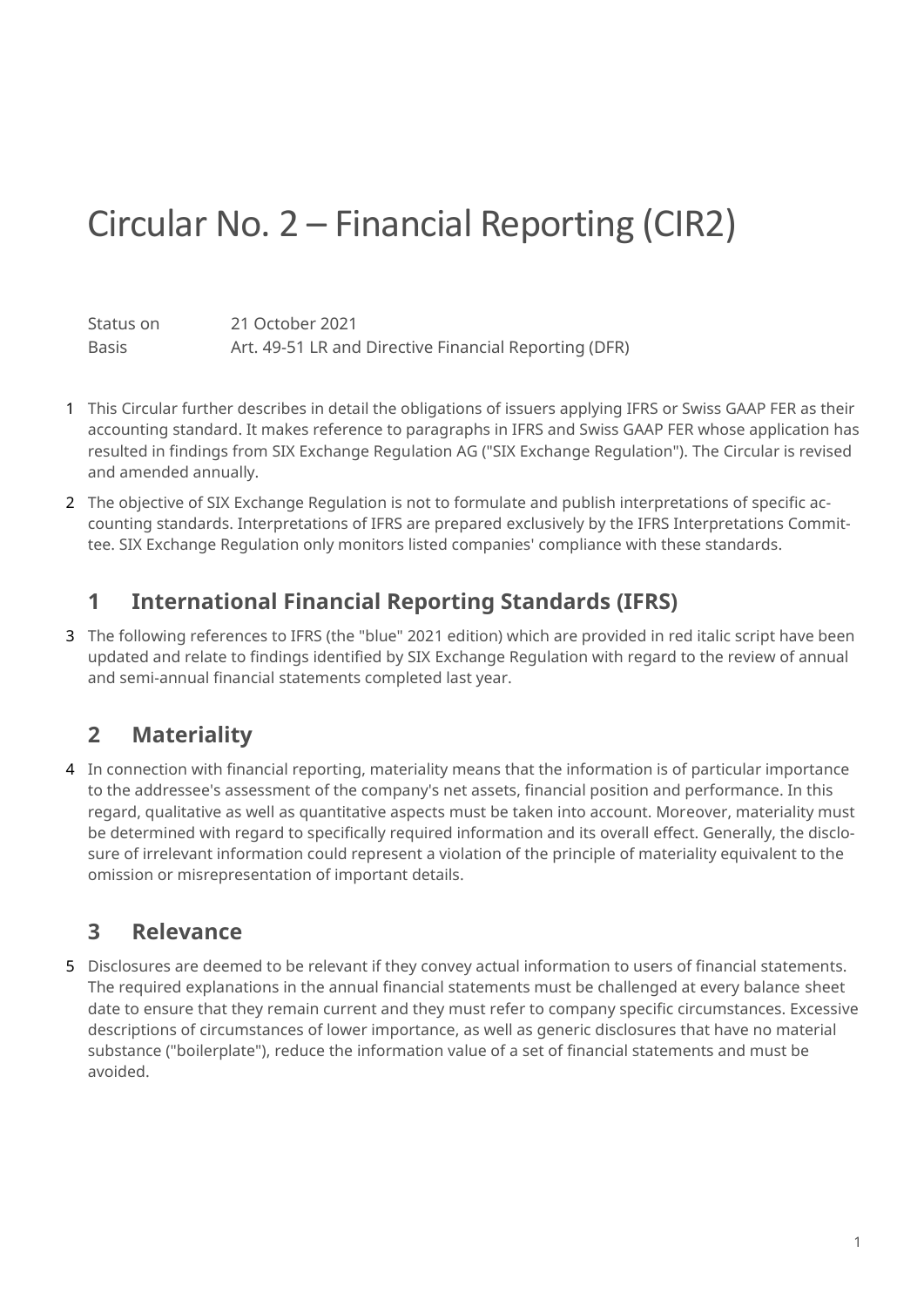# **4 Understandability**

6 Explanations must be provided in a manner that is understandable by a reasonably informed addressee. Disclosures must therefore be provided in a way that is clear and easy to comprehend. Spreading information on the same matter across several notes is detrimental to understandability and should be avoided. Furthermore, grouping information in a way that a material amount is assigned to a category named "other" does not fulfil the requirements of IFRS.

## **5 Faithful representation**

7 Financial reports present economic phenomena in words and figures. To be useful, financial reporting must not only be as complete and neutral as possible, but also free from error. Multiple errors in the annual financial statements can make it very difficult for the reader to obtain a faithful and complete view of the financial position and performance, even if each error is individually insignificant.

# **6 Presentation of financial statements (IAS 1)**

- 8 According to IAS 1.18, the application of inappropriate accounting policies may not be rectified by describing the accounting policies, by disclosure in the notes or by additional explanations (e.g. in footnotes).
- 9 IAS 1.25 states that uncertainties with regard to the entity's ability to continue as a going concern must be disclosed in the annual financial statements. Such uncertainties might, for example, include doubts about financing, a significant drop in demand, a price deterioration or a pending authorisation decision.
- 10 The minimum comparative information required by IAS 1.38 is generally to be disclosed for all sections of the notes, except where otherwise required or permitted by IFRS.
- 11 IAS 1.41 states that, if items in the annual financial statements are reclassified, the comparative figures must also be reclassified (including those as at the beginning of the preceding period for balance sheet items). The nature, amount and reason for the reclassification must be disclosed.
- 12 According to IAS 1.69(c), a liability (e.g. a provision) is classified as current if its settlement is due within twelve months after the reporting period. *In comparison, an asset is classified as current if it is expected to be realised within twelve months after the reporting period (IAS 1.66(c)).* Furthermore, assets and liabilities that do not fulfil any of the criteria as set out in IAS 1.66(a)–(d) and IAS 1.69(a)–(d), respectively, shall be classified as non-current.
- 13 The statement of comprehensive income contains the items listed in IAS 1.82, and begins with "Revenue" as defined in the relevant standards. According to IAS 1.85, additional line items and sub-totals below "Revenue" may be inserted only if they are relevant to an addressee's understanding of the entity's financial position, for example because of industry practice. According to IAS 1.85A, additional subtotals may not be displayed with more prominence than the subtotals required by IFRS for the statement of consolidated income. According to IAS 1.87, no extraordinary items may be presented. The underlying purpose of this rule must be respected at all times. No attempt may be made to circumvent it by listing the corresponding items under a substantially equivalent description. The total of discontinued operations must be presented as a single amount in the income statement (or in the appropriate section of the comprehensive income statement), according to IAS 1.82 (ea). If the analysis of the single amount required under IFRS 5.33(b) is presented in the income statement (or in the appropriate section of the statement of the comprehensive income), this shall not keep the items which must be presented according to IAS 1.82 from being clearly identifiable.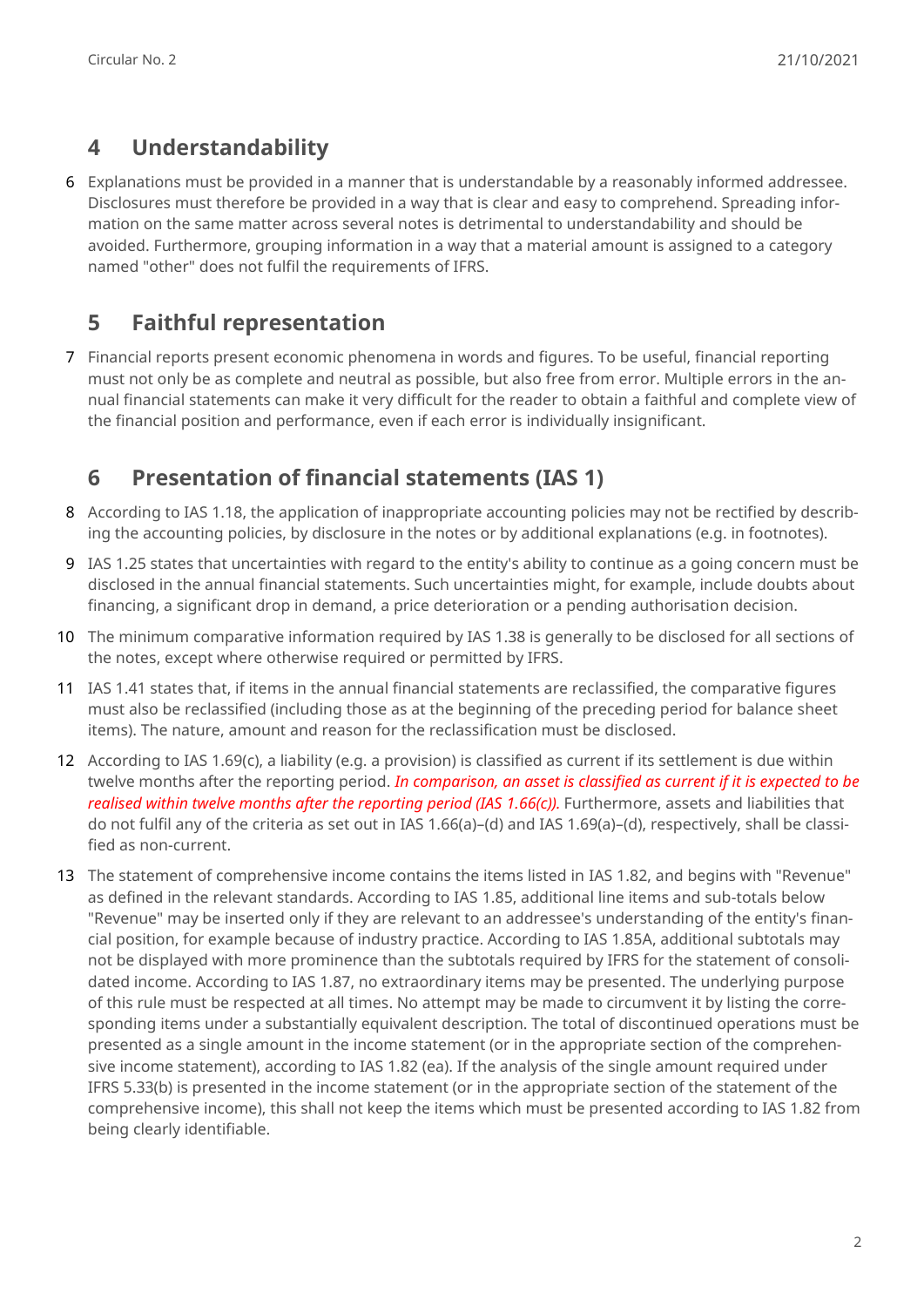- 14 According to IAS 1.99, an entity must disclose expenses recognised in its statement of comprehensive income either by their nature ("nature of expense" method) or by their function within the entity ("function of expense" method). The standard does not provide for an approach which combines the two methods. When costs are aggregated or sub-totals are used, the company must ensure that this is in line with the selected approach and does not lead to a combination of the two methods. Furthermore, the frequency of transactions is not a suitable criterion by which to aggregate different types of expenses (IAS 1BC63).
- 15 In accordance with IAS 1.107, any dividend amount per share recorded over the period must be reported either in the statement of changes in equity or in the notes. In addition, information on proposed dividend payouts per share must be disclosed in accordance with IAS 1.137. As such, it is not appropriate to present such information underneath the statement of comprehensive income.
- 16 The accounting policies disclosed in the notes must be useful to the addressee's understanding of the financial statements (IAS 1.119). This requirement is deemed fulfilled if, among other things, the accounting policies are described in sufficient detail, grouped according to subject and updated regularly. Statements on methods which were not used (e.g. hedge accounting) do not fulfil this requirement, neither does merely reproducing the relevant provisions of IFRS. However, detailed descriptions of accounting policies for which IFRS does not provide enough or specific guidance or where accounting policy options are available are required for critical areas.
- 17 The disclosures required by IAS 1.122 on critical management judgements in applying the entity's accounting policies constitute an important element of the financial statements and must be compiled with reasonable care. It is therefore recommended that this information be disclosed prominently at the beginning of the notes, along with the assumptions concerning estimation uncertainty that are required under IAS 1.125.

# **7 Inventories (IAS 2)**

18 According to IAS 2.9, inventories must be measured at the lower of cost and net realisable value. In doing so, the assumptions made for the determination of the net realisable value must be based on the most reliable indications available at the time of valuation (IAS 2.30). Furthermore, it must be ensured that these assumptions (e.g. forecast sales proceeds) are also consistently applied in other calculations (e.g. impairment test).

## **8 Statement of cash flows (IAS 7)**

- 19 Cash flows are inflows and outflows of cash and cash equivalents, which are defined as short-term highly liquid investments that are readily convertible to known amounts of cash and which are subject to an insignificant risk of changes in value. Financial investments with a maturity of more than three months as at the date of acquisition do not normally meet these criteria. Financial instruments that are subject to fluctuations in value do not qualify as cash equivalents (IAS 7.7). The fact that a financial instrument is accepted as collateral for a liquidity facility of a national bank is not sufficient for its qualification as a cash equivalent. The individual components must also be disclosed to enable an assessment of the actual composition of cash and cash equivalents (IAS 7.45). Permanently utilised bank overdrafts may not be included as a component of cash and cash equivalents. Instead, they represent a form of financing, and, pursuant to IAS 7.8, the corresponding cash flows are presented within financing activities.
- 20 According to IAS 7.10, the statement of cash flows must present cash flows from operating activities, as well as from investing and financing activities. Where the indirect method is used, the net cash flow from operating activities according to IAS 7.20 is determined by adjusting profit or loss for the effects of non-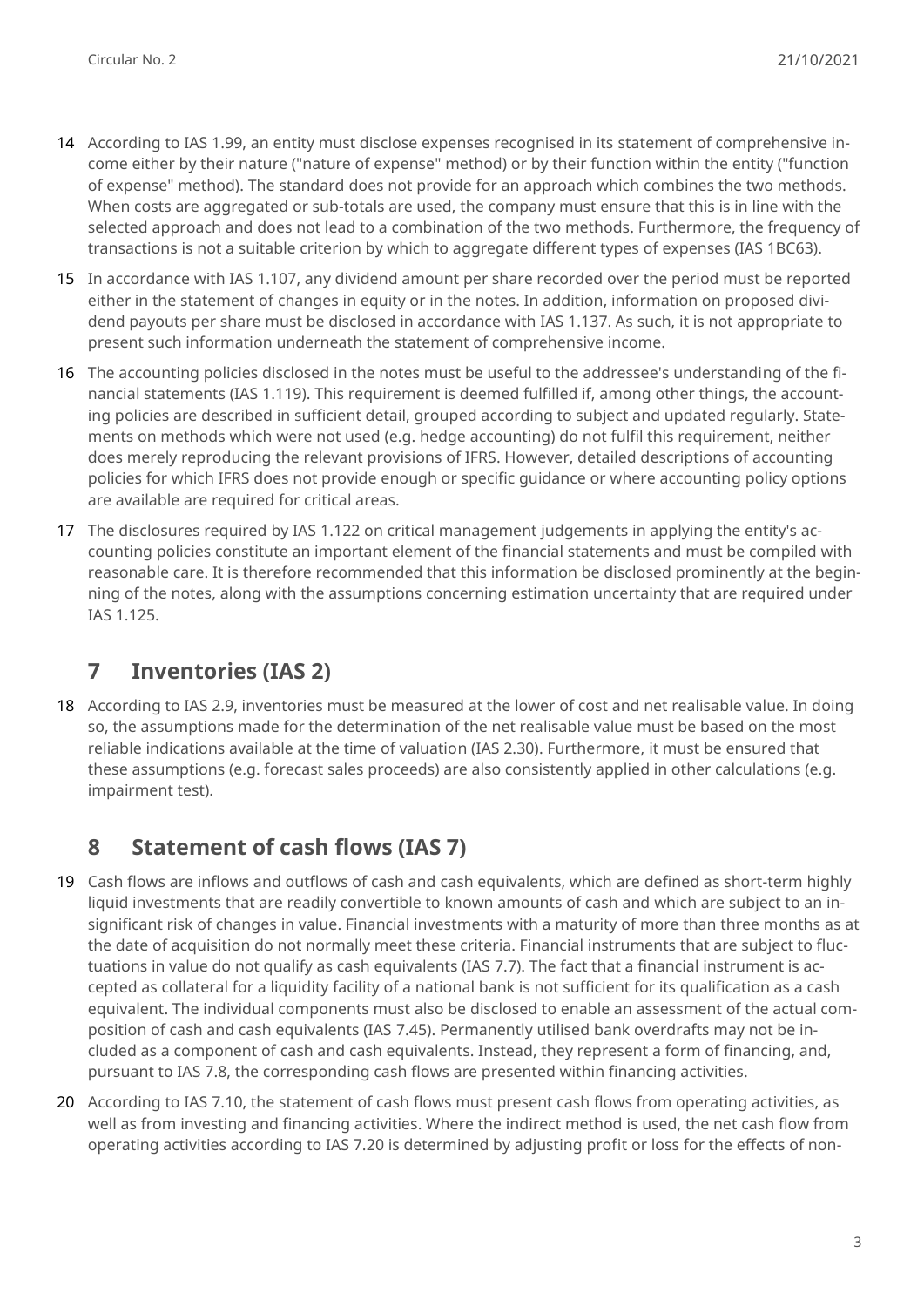cash items (e.g. depreciation), changes in balance sheet positions (e.g. trade receivables), and other items for which the cash effects are investing and financing activities (e.g. gains on the sale of property, plant and equipment). *According to IAS 7.35, cash flows arising from taxes on income shall be separately disclosed and shall be classified as cash flows from operating activities unless they can be specifically identified with financing and investing activities.* IAS 7IE contains various examples regarding the presentation of the cash flow statement.

- 21 Cash flows from investing and financing activities are, according to IAS 7.21, generally to be presented gross, which means separately for receipts and payments. Cash flows arising from the issue or redemption placement or withdrawal of long-term bonds do not fulfil the IAS 7.22(b) criteria for net presentation. In addition, the cash flows must also include the activities from discontinued operations as outlined in IFRS 5.33(c). Alternatively, the activities from discontinued operations may be disclosed in the notes. Furthermore, the more prominent presentation of additional "normalised" cash flows or subtotals (e.g. free cash flow) must be avoided.
- 22 Cash payments for capitalised development costs (e.g. software developed internally) are classified as cash flows arising from investing activities (IAS 7.16(a)).
- 23 For cash flows arising from transactions in a foreign currency or cash flows from the translation of a foreign subsidiary the exchange rate at the date of the cash flow should be used (IAS 7.26-27). According to IAS 7.27, the use of other exchange rates (e.g. weighted average exchange rate for the period) is only permitted if they essentially correspond to the actual rate.
- 24 Pursuant to IAS 7.28, unrealised gains and losses on the fund arising from changes in exchange rates on cash and cash equivalents are not considered cash flows, but are reported as a reconciling item between the balance at the beginning of the period, plus the net cash flows for that period and the balance at the end of the period. This reconciliation may not include any differences or unrelated elements which cannot be supported.
- 25 Payments for the interest portion of lease liabilities must be classified in the statement of cash flows according to the requirements of IAS 7 (IFRS 16.50(b)). In accordance with IAS 7.33, interest payments on lease liabilities may either be presented as cash flows from operating or financing activities. Interest payments on lease liabilities are, however, to be presented within the same section as other interest payments (IFRS 16BC211). *Interests received may be classified as either cash flows from operating or from investing activities in the statement of cash flows according to IAS 7.33.*
- 26 The total of cash flows paid in connection with the acquisition of subsidiaries (net of cash and cash equivalents acquired) must be presented as a single line item and classified as cash flows from investing activities according to IAS 7.39.
- 27 Investing and financing activities that do not lead to a change in cash and cash equivalents are not included in the cash flow statement. Such non-cash transactions are, for example, the first-time recognition of a lease contract, the conversion of debt into equity (debt-equity swap) or the transfer of mortgage loans in connection with a sale of real estate. Additionally, pursuant to IAS 7.43, non-cash transactions must be explained in the notes to the financial statements.

#### **9 Accounting policies, changes in accounting estimates and errors (IAS 8)**

28 An entity may only change an accounting policy if the change results in the financial statements providing more relevant information (IAS 8.14).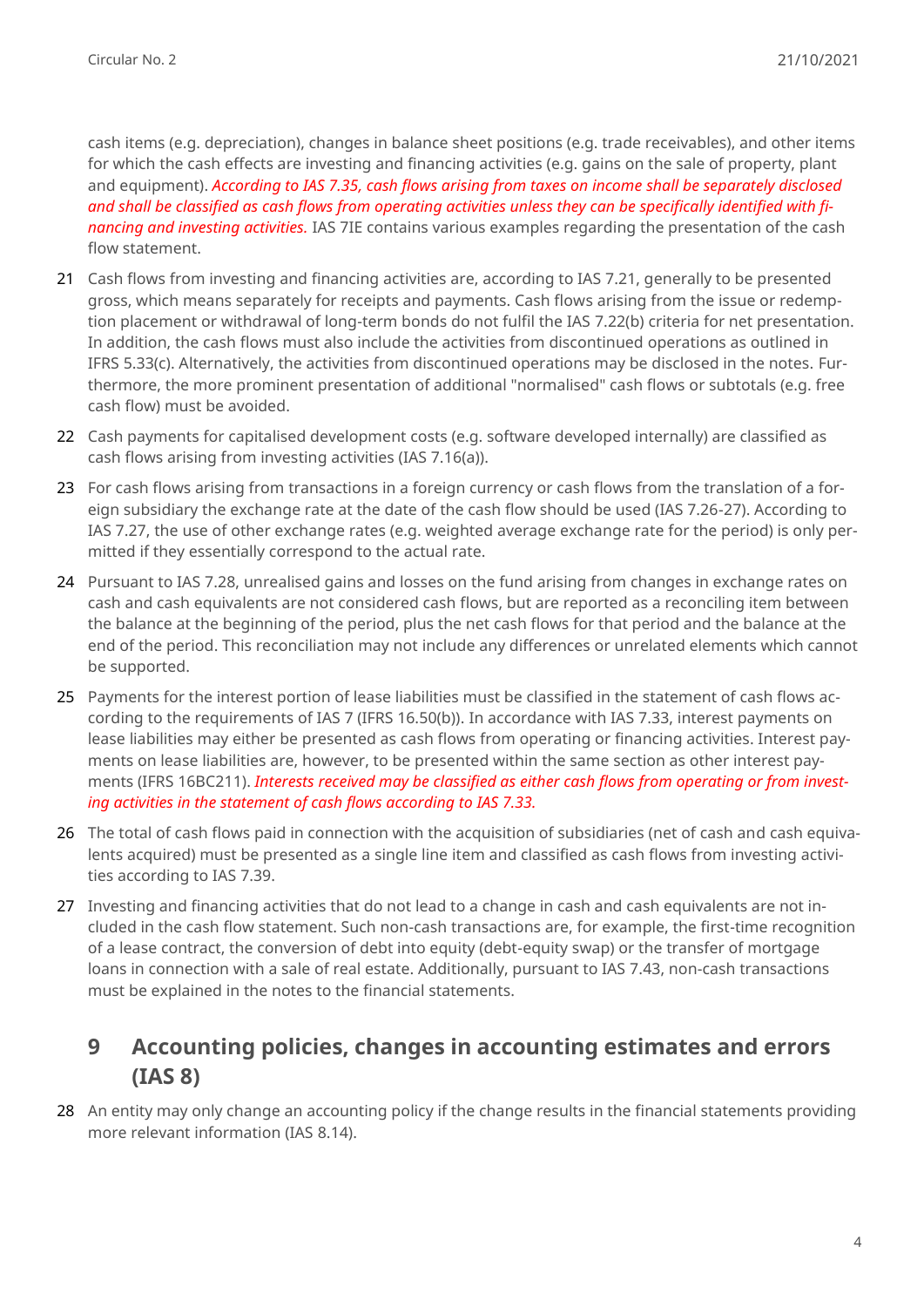- 29 When an entity has not applied a new standard that has been issued but is not yet effective, the entity must disclose this information in accordance with IAS 8.30. On the date of the last financial statements before the effective date, the anticipated impact on future financial statements is usually known or can be estimated with a reasonable effort. The anticipated impact must thus be explained in a meaningful way. Moreover, negative confirmations that no impact is expected also provide the addressee with relevant information.
- 30 Errors in recognition, measurement, presentation or disclosure from previous periods are to be treated in accordance with IAS 8.42 in the form of a retrospective correction (restatement) and to be disclosed (IAS 8.49). Errors in financial reporting are not to be presented as changes in estimates (IAS 8.32) or accounting policies (IAS 8.14). Agreements with or sanctions imposed by SIX Exchange Regulation in connection with breaches of financial reporting rules generally require the restatement and disclosure of an error.

# **10 Income taxes (IAS 12)**

- 31 Recognising the effects of loss carryforwards as a deferred tax asset is not a matter of choice (IAS 12.34). The period for which future taxable profits are estimated must be based on objective criteria (e.g. statutory expiry dates). Furthermore, the assumptions that are applied must be consistent with the parameters used for other calculations (e.g. impairment tests).
- 32 The decision not to recognise deferred taxes in connection with shares in subsidiaries, branches and associated companies is not a general clause, but pursuant to IAS 12.39 only permissible if the group can control the timing of the reversal of the temporary differences and such differences will not be reversed in the foreseeable future. The fact that these deferred taxes were not recognised must be disclosed together with the corresponding temporary differences (IAS 12.81(f)).
- 33 IAS 12.81(c) requires a tax reconciliation between the applicable and the effective tax rate (effective tax expense). The items shown in the reconciliation must be comprehensible and the selected designations self-explanatory. If the applicable tax rate has changed from the previous accounting period, then such fact must also be disclosed separately in the notes, together with an explanation of the reasons for the change (IAS 12.81(d)). If the applicable tax rate represents a weighted average of tax rates in different jurisdictions, then both the effect of changes to tax rates and the impact of changes to the structural composition of results in the different jurisdictions must be explained so that an assessment of the future average tax burden is possible. In a situation in which both profitable and loss-generating group companies exist, the weighted average tax rate may not give a meaningful result as requested by IAS 12.85. It is therefore appropriate either to use the domestic tax rate or to calculate the weighted average tax rate using absolute values.
- 34 Pursuant to IAS 12.81(e), if the deferred tax asset has not been capitalised, the amounts and date of expiry of loss carryforwards must be disclosed. SIX Exchange Regulation recommends staggering such disclosures in a meaningful way based on expiry dates, as well as the disclosure of tax rates. In this context, it is relevant to the addressee whether the loss carryforward was incurred at a subsidiary with a high tax rate or rather at a holding company with a lower tax rate.

# **11 Employee benefits (IAS 19)**

35 With regard to congruently reinsured post-employment benefit plans, the requirements in IAS 19.46 regarding "insured benefits" must be observed. The recognition and disclosure of such "insured benefits" in the financial statements, in other words the extent to which they are to be treated as defined contribution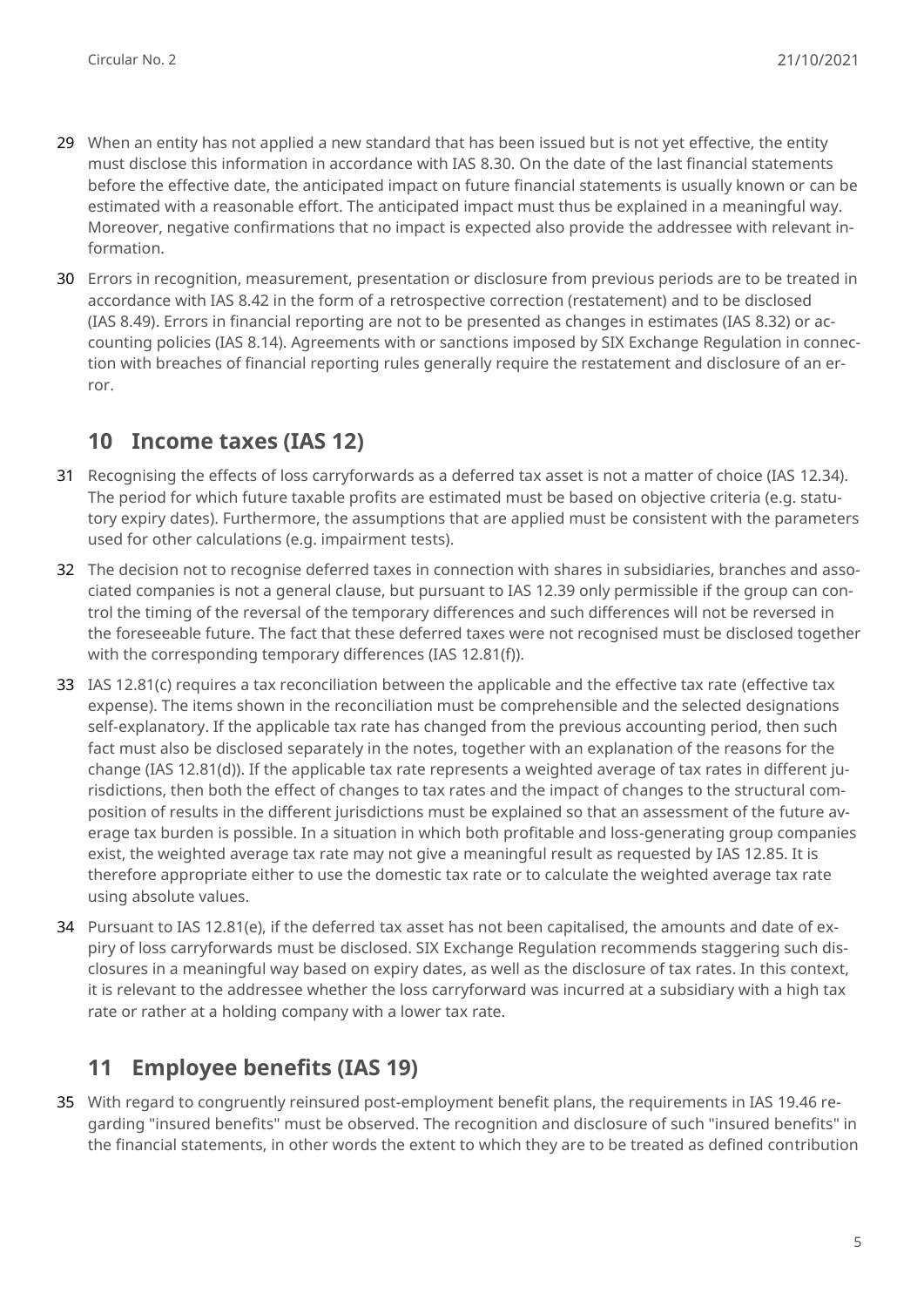or defined benefit plans under IAS 19, depends on whether the company retains a legal or constructive obligation to pay benefits out of the plan (e.g. in the case of possibilities for termination on the part of the insurer). To quantify any such obligation, an actuarial assessment must be made and the relevant conclusions must be documented appropriately.

36 According to IAS 19.84, the discount rate is an actuarial assumption that has a material effect. IAS 19.85 explicitly mentions the application of a single weighted average discount rate. If the method changes and various discount rates are applied instead of a single weighted average discount rate, the effects of that change must be disclosed in accordance with IAS 8.

# **12 The effects of changes in foreign exchange rates (IAS 21)**

- 37 Accumulated exchange differences, arising from non-controlling interests in foreign operations, shall be allocated to and recognised as part of the non-controlling interests in the consolidated statement of financial position (IAS 21.41).
- 38 Goodwill arising on acquisition of a foreign operation shall be treated as an asset of the foreign operation and thus be expressed in the functional currency of the foreign operation, and translated at the applicable closing rate into the presentation currency (IAS 21.47). However, according to IAS 36.83, the relatively low level at which goodwill is allocated here need not be the same as the level at which it is allocated for the purpose of impairment testing.

# **13 Related party disclosures (IAS 24)**

39 Explanations concerning related parties are considered one of the most important types of qualitative information disclosed in the notes. These disclosures must be made in such a way that users of financial statements understand the potential effect of these relationships on the financial statements (IAS 24.18). Among other things, the amount of transactions and outstanding related party balances, including a description of the underlying terms and conditions, such as the interest rate applied on a loan, shall be disclosed (IAS 24.18(b)(i)). Furthermore, transactions with related parties may be described as based on standard market terms ("at arm's length") only if such terms can be substantiated (IAS 24.23).

#### **14 Investments in associates and joint ventures (IAS 28)**

40 If an entity holds, directly or indirectly, 20 per cent or more of the voting power of the investee, it is presumed that the entity has significant influence, unless the entity clearly refutes that presumption (IAS 28.5).

## **15 Financial instruments: presentation (IAS 32)**

- 41 *In order for a financial instrument to arise, an enforceable contract that gives rise to a financial asset of one entity and a financial liability or equity instrument of another entity (IAS 32.11) must exist. Hence, if the analysis of the substance of a contractual arrangement reveals that a contract is not enforceable as of the balance sheet date, no financial instrument exists as of that date.*
- 42 Pursuant to IAS 32.28, the contractual terms of the issuer of a financial instrument must be evaluated to determine whether the instrument contains both a debt and an equity component. Generally, an equity component can be recognised only if there is no contractual obligation to deliver cash or other financial assets. It is appropriate to classify embedded derivatives as equity only if a "fixed-for-fixed" requirement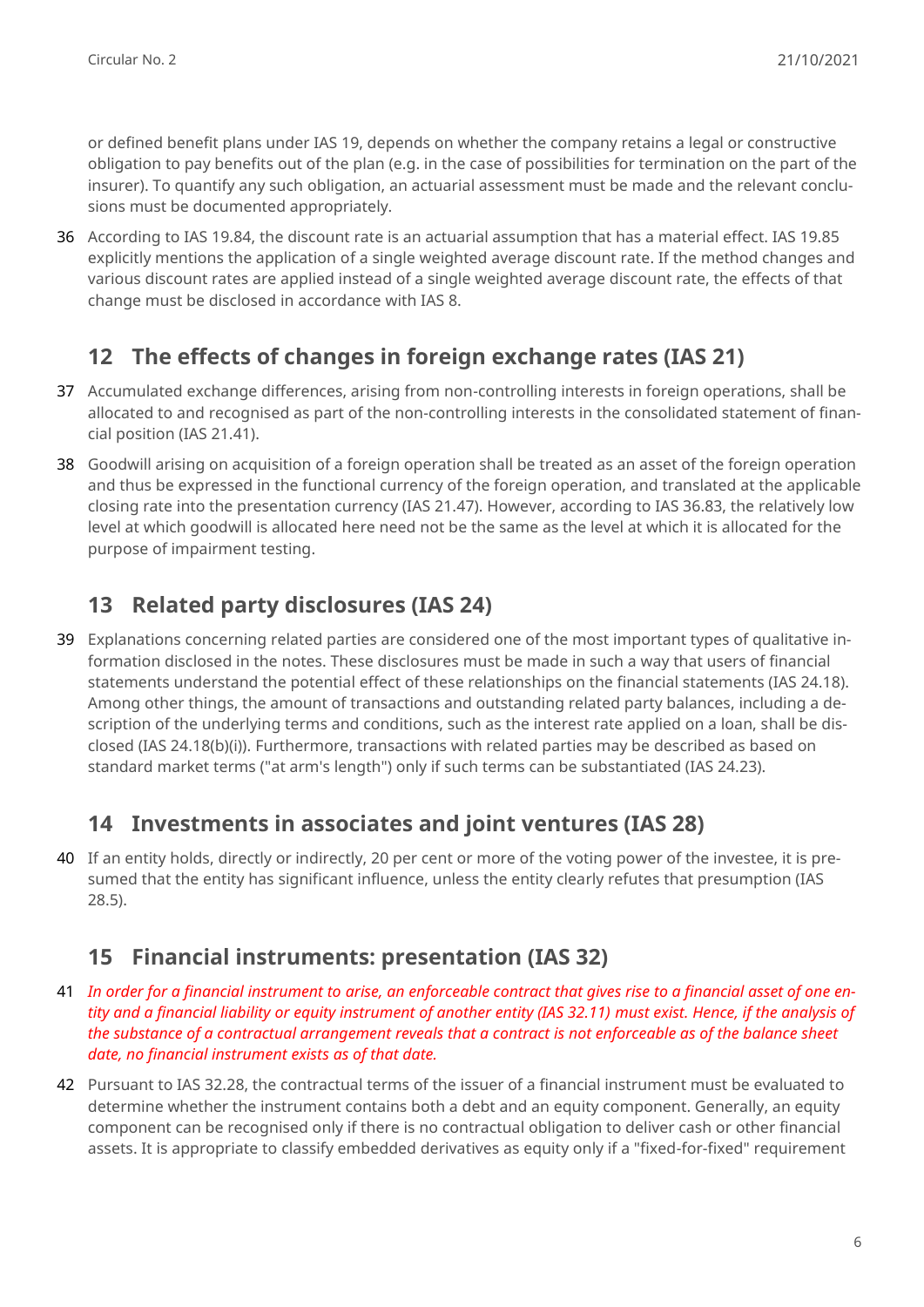exists, i.e. where the only provision for fulfilling the obligation is a fixed amount of cash for a fixed number of the entity's own equity instruments. In the case of such hybrid financial instruments, the contractual provisions must be analysed carefully and the identified components must be evaluated with regard to their classification.

- 43 Pursuant to IAS 32.37, the incremental transaction costs directly attributable to a capital increase are to be recognised directly in equity with no impact on the income statement. At the time of an initial public offering (IPO), existing shares are often listed alongside newly issued shares. In such instances, the transaction costs must be plausibly split up in accordance with IAS 32.38. Generally, a proportionate allocation reflecting the ratio of newly issued and existing shares meets this requirement. That portion of the transaction costs attributable to the listing of existing shares must be recognised in the income statement.
- 44 As a prerequisite for offsetting financial assets with financial liabilities, IAS 32.42 requires a legally enforceable right which grants the reporting company the independent right to settle on a net basis. If such a claim on net settlement cannot be exercised within a certain period of time, the offsetting criteria are not fulfilled and a net presentation is not permitted in this particular time period (IAS 32BC84). In addition, the presentation on a net basis has to reflect the expected future cash flows (IAS 32.43).

## **16 Earnings per share (IAS 33)**

- 45 If negative earnings per share (loss) are reported, no anti-dilutive effect may be taken into account (IAS 33.41). Thus, generally speaking, in the event of a loss, fully diluted earnings per share are equal to basic earnings per share. Only those options that might potentially lead to a dilution or are "in the money" are included in the calculation of diluted earnings per share (IAS 33.46-47). Convertible debt is anti-dilutive whenever its interest per ordinary share on conversion exceeds basic earnings per share (IAS 33.50).
- 46 *Basic and diluted earnings per share shall be presented in the statement of comprehensive income (IAS 33.66) or in the separate statement of profit or loss (IAS 33.67A). Furthermore, according to IAS 33.69, these figures shall also be presented even if the amounts are negative (i.e. loss per share).*
- 47 Other forms of earnings per share (e.g. EBIT per share) may be disclosed only in the notes, and not below the statement of comprehensive income (IAS 33.73). The method described in IAS 33 must be applied when calculating the number of shares outstanding (the denominator). If the numerator is not provided in a separate line in the statement of comprehensive income, it must be derived accordingly in the notes.

## **17 Interim financial reporting (IAS 34)**

- 48 Pursuant to IAS 34.15, the purpose of interim financial reports is to update the information published in the most recent annual financial statements. Care must therefore be taken in the condensed presentation to ensure that the statements include a sufficiently detailed explanation of significant changes (e.g. restructuring, impairments, business combinations). In addition to this general requirement, IAS 34.16A(i)-(j) prescribe that the detailed disclosures under IFRS 3 for business combinations, as well as IFRS 7 and IFRS 13 for fair value measurements, must be provided. It is therefore recommended that the notes are structured accordingly.
- 49 If disclosures required by IAS 34 are given not in the interim financial statements but in other parts of the same report (e.g. in the "management commentary"), such disclosures must be referenced pursuant to IAS 34.16A.
- 50 IAS 34.28 requires that interim financial statements are based on the same accounting policies that were applied to the annual financial statements. This means that adjustments to fair values must also be made in the interim financial statements if there are changes to the underlying assumptions or estimates.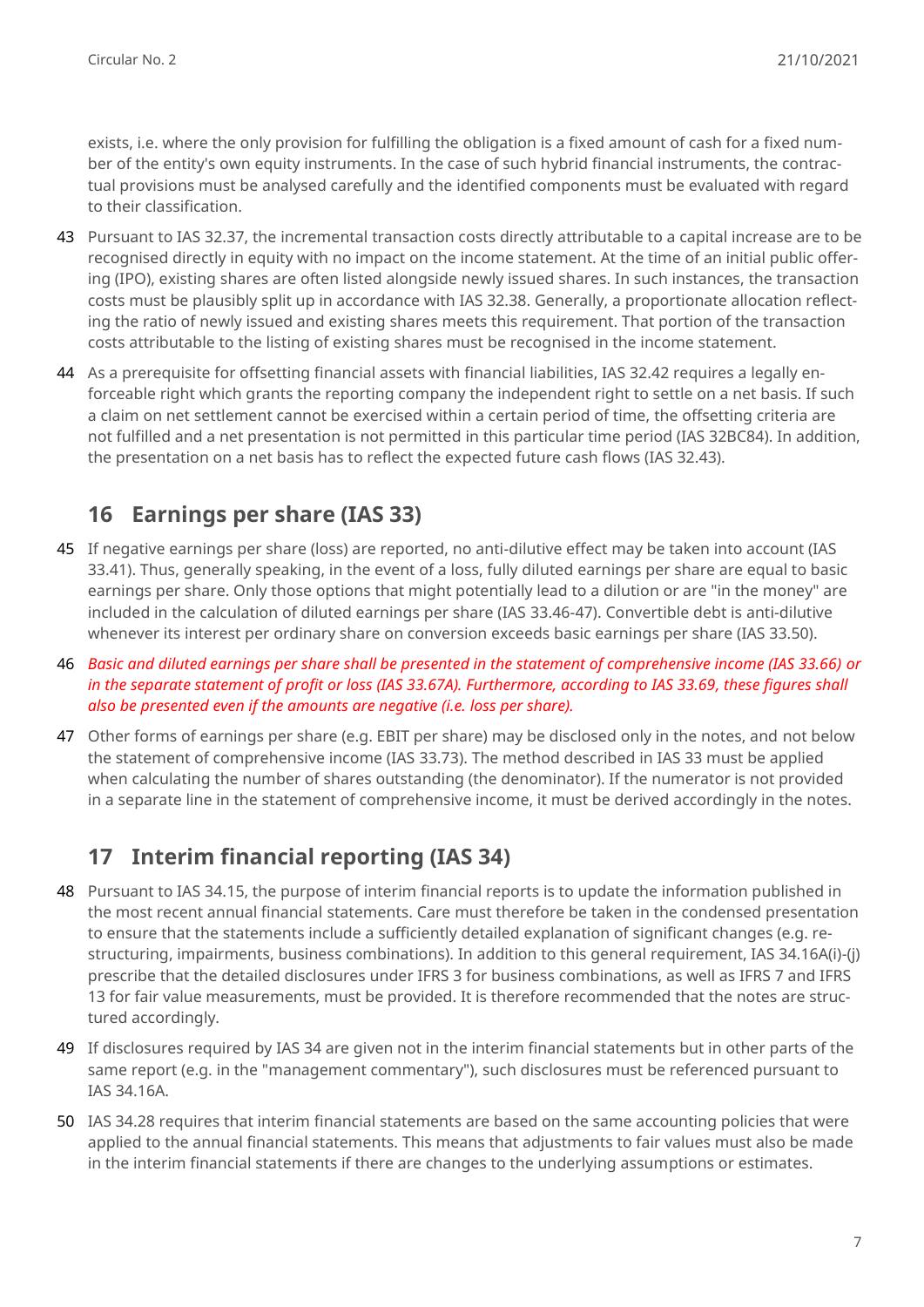#### **18 Impairment of assets (IAS 36)**

- 51 Under IAS 36.33(a), when measuring value in use an entity must base its cash flow projections on reasonable and supportable assumptions that represent management's best estimate of the economic conditions. In doing so, neither future expansion investments nor the resulting sales increases may be taken into account (IAS 36.44(b)). The same applies to cost reductions from restructuring measures, to which a company is not yet committed (IAS 36.44(a)).
- 52 Management must continuously improve the accuracy of cash flow projections on the basis of the knowledge gained from inaccurate forecasts made in the past (IAS 36.34). This is particularly relevant, if the market value has been significantly below the carrying value for a prolonged period of time.
- 53 According to IAS 36.76, the carrying amount of a cash-generating unit ("CGU") includes only those assets which can be attributed directly or be allocated on a reasonable and consistent basis to that CGU and which will generate future cash inflows that are used to determine the CGU's value in use. Liabilities are only taken into account insofar as determining the CGU requires such. Even if the CGU represents a subsidiary or group of companies, it cannot thus be assumed that their shareholder equity is equal to the carrying amount of the CGU.
- 54 If, as per IAS 36.84, a part of goodwill acquired in a business combination during the reporting period has not been allocated to a CGU at the balance sheet date, the unallocated amount must be disclosed together with an explanation in accordance with IAS 36.133. If a reallocation of goodwill becomes necessary as a result of a reorganisation, this may constitute an indication of an impairment for those CGUs that the goodwill amount was assigned to previously. Accordingly, an impairment test must be carried out for such CGUs before a reorganisation.
- 55 For impairment tests relating to goodwill and intangible assets with indefinite useful lives the allocated carrying amounts (IAS 36.134(a)) and, in particular also, the basis of valuation (IAS 36.134(c)) must be disclosed. To this end, the key assumptions and methods that were used to determine the reported values must also be described (IAS 36.134(d(i)/e(i)). In this connection, the information required by IAS 36.134(d)(iv)/(v) must be disclosed quantitatively. These key assumptions and methods must be disclosed individually for each CGU with a significant amount of goodwill, not as an average figure for all CGUs.
- 56 If the forecast values differ from past developments or external expectations (e.g. from analysts), the reasons must be properly disclosed (IAS 36.134d(ii)/e(ii)). Where the DCF method is applied, the period of projection, the assumed growth rate beyond the projection period and the discount rate must also be provided. In addition, the events and circumstances that led to impairments must be described in the notes (IAS 36.130(a)). In this context the reason for an impairment must be described in a clear and comprehensible manner.
- 57 For sensitivity analysis (IAS 36.134(f)), the amount by which the recoverable amount exceeds its carrying amount, the value assigned to the key assumptions used as a basis for the impairment test, and the extent to which a change in the key assumption would lead to the recoverable value being just equal to the carrying amount, must be disclosed. If an impairment was recognised in the previous period, a change in a key assumption at a later date could lead to a further impairment, and thus a sensitivity analysis might have to be disclosed.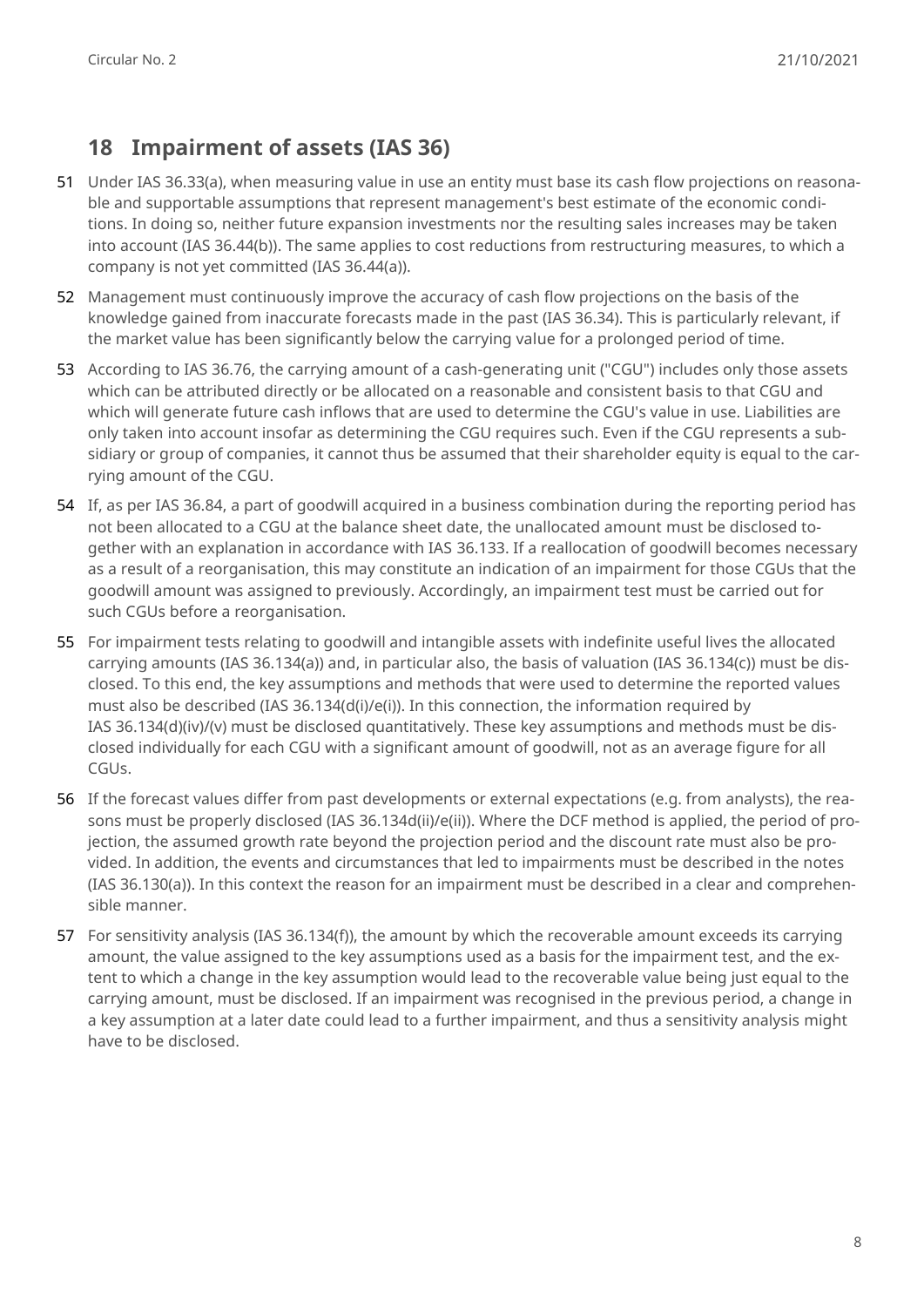## **19 Provisions and contingent liabilities (IAS 37)**

- 58 Pursuant to IAS 37.26, circumstances in which an obligation exists, but for which the corresponding provision cannot be estimated reliably, must be limited to extremely rare cases. It would thus be barely plausible to apply this exception rule to a specific circumstance over several periods or as a general clause for an entire category of provisions.
- 59 Where the effect of the time value of money is material, the amount of a provision shall be recognised as the present value (IAS 37.45). Contractual or statutory interest rates on arrears are not usually suitable as a discount rate for provisions.
- 60 According to IAS 37.80, a restructuring provision may include only those direct expenditures which are both necessarily entailed by the restructuring and not associated with the ongoing activities of the entity. Therefore, wages, salaries and bonuses for employees under notice to leave may not be taken into account to the extent that they relate to services still to be rendered.
- 61 IAS 37.85 requires that the nature of the obligations, the expected timing of cash outflows, as well as any related uncertainties, must be described in a meaningful way in the notes for each group of provisions. In this regard, the conclusion of a legal dispute described in previous years could represent relevant information. Care must also be taken to distinguish clearly between the disclosures for provisions and those for contingent liabilities.
- 62 Pursuant to IAS 37.86, for each class of contingent liability where the possibility of an outflow upon settlement is not judged to be remote, an entity must give a description of the nature of the contingent liability, as well as an estimate of its financial effect and uncertainties relating to the amount or timing of any outflow. An additional description of a contingent liability for which the possibility of an outflow upon settlement is remote can lead to misunderstandings.
- 63 In the event of legal disputes, IAS 37.92 stipulates that the required information may be omitted only in very rare cases. At a minimum the nature of the legal dispute must be indicated, as well as a justification for the non-disclosure. A judicial defeat in a legal dispute must be taken into account when assessing an existing contingent liability, even if there is the possibility of an appeal.

# **20 Intangible assets (IAS 38)**

- 64 If the criteria of IAS 38.57 are fulfilled, then development costs must be capitalised. To ensure the comparability of companies in the same industry, it is of great relevance to the addressee that the corresponding accounting policies are described in sufficient detail. Furthermore, the total amount of research and development costs recognised as an expense during the reporting period must be disclosed in the notes (IAS 38.126).
- 65 If an intangible asset is assessed as having an indefinite useful life (e.g. established brands associated with a business combination), the material factors justifying that assessment must, in accordance with IAS 38.122(a), be described in the notes in a comprehensible manner.
- 66 If the useful life of a class of intangible assets is judged to be finite (e.g. patents), the estimated useful lives or amortisation rates used must be disclosed according to IAS 38.118(a).

## **21 Investment property (IAS 40)**

67 Land held for a currently undetermined future use must be treated in accordance with IAS 40.8(b) as investment property.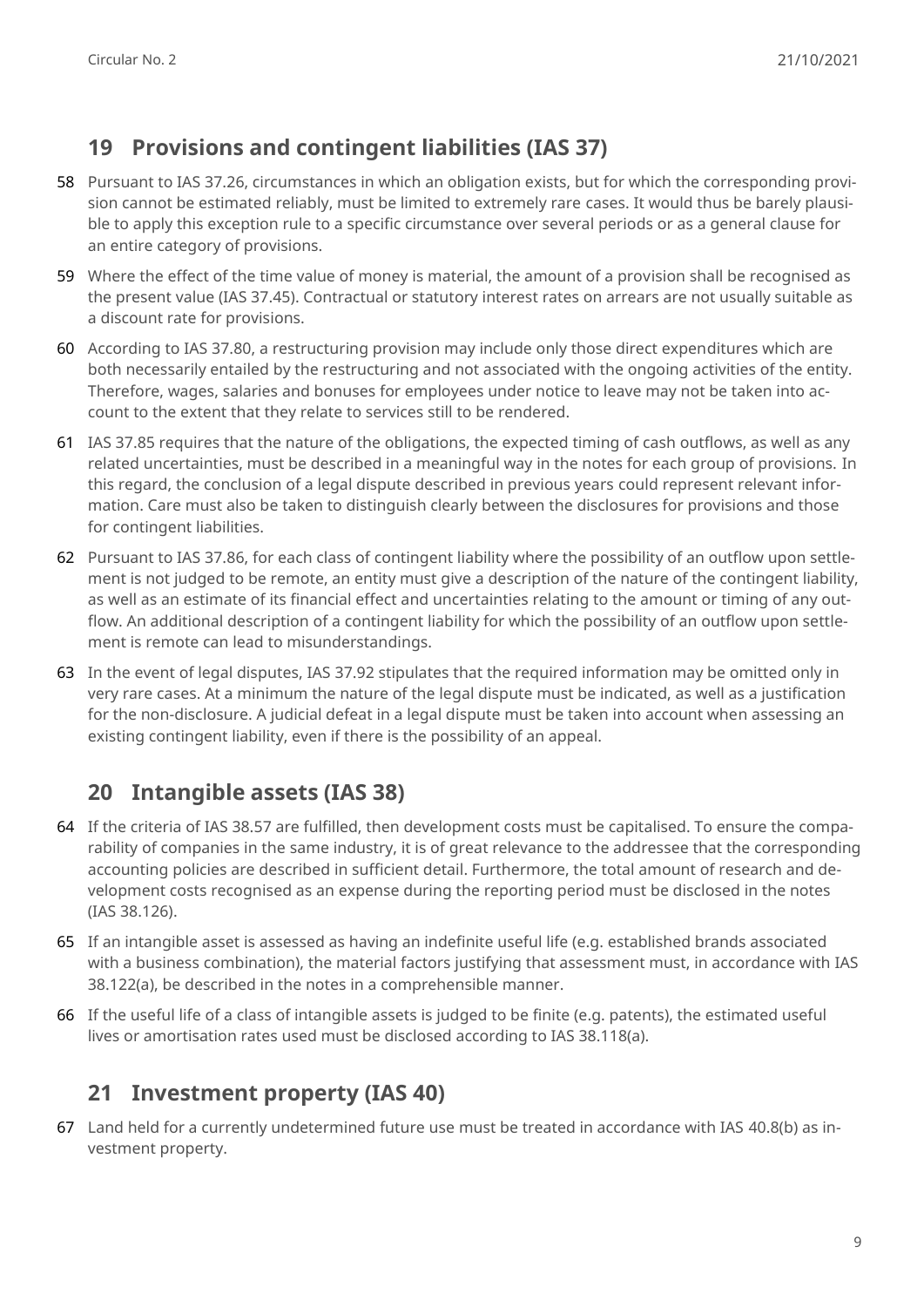- 68 In cases where significant judgement is needed in order to determine whether a property qualifies as investment property or as another class of property, IAS 40.75(c) requires the disclosure of the criteria developed in making this classification decision.
- 69 If the cost model is used for an investment property (IAS 40.56), the fair value shall additionally be disclosed in accordance with IAS 40.79(e). If the fair value cannot be reliably determined, the reason for that must be disclosed together with a description of the investment property. In such a case, a range of estimates must also be disclosed, if possible.

## **22 Share-based payment (IFRS 2)**

70 For share-based payment arrangements, the number of shares and their fair values must be presented, among other information, as required by IFRS 2.47. In addition to other information that must be disclosed in the context of the valuation of stock options, the option pricing model and the parameters used for the valuation – specifically the weighted average share price, exercise price, expected volatility, maturity of the option, expected dividend, and risk-free rate – as well as the assumptions regarding the effects of an earlier-than-expected exercise of the options, must be disclosed. Furthermore, the notes must describe the effects of share-based payments on the entity's profit or loss for the period and on its balance sheet (IFRS 2.50).

## **23 Business combinations (IFRS 3)**

- 71 The question as to the precise date as of which an acquired business must be included in the consolidated group is determined independently of the precise date on which the contract or merger was formally concluded. The date of the effective or actual change of control (acquisition date) must be used for the purpose of initial consolidation (IFRS 3.8-9). In determining when the effective change of control occurred, the principle of "substance over form" must be applied. To ensure that the information required under IFRS is available, an interim balance sheet for the acquired entity must generally be prepared as at the date of the effective change of control.
- 72 In the event of a business combination, the acquirer might recognise, according to IFRS 3.13, additional assets and liabilities that the acquiree had not previously recognised. These additional assets and liabilities might, for example, be brands or customer relationships. Further examples are listed within IFRS 3IE16-44.
- 73 In the case of acquisitions, IFRS 3.18 stipulates that the identifiable assets must generally be measured at fair value at the acquisition date. Therefore, a disclosure of the acquired assets in the statement of changes in fixed assets at adjusted, acquired costs (gross presentation) as well as the accumulated depreciations recognised by the acquired entity contradicts the requirements of IFRS 3.18.
- 74 According to IFRS 3.39, contingent consideration must be recognised at fair value as at the acquisition date. In this connection, a fair value of zero is usually deemed to be unreliable. In addition to the amount recognised, further qualitative and quantitative information must be disclosed according to IFRS 3B64(g).
- 75 If the allocation of the purchase price to the acquired assets, liabilities and contingent liabilities was determined provisionally under IFRS 3.45, and those values might change within 12 months subsequent to the acquisition, that fact must be disclosed and explained in accordance with IFRS 3B67(a). If no disclosure is made, addressees can expect that the allocated values have been established definitively and that no further adjustment will be made under IFRS 3. If retrospective adjustments to the recognition of the business combination are necessary, yet the entity has disclosed the allocated values as being definitive, those changes must be treated as an error in accordance with IAS 8 (IFRS 3.50).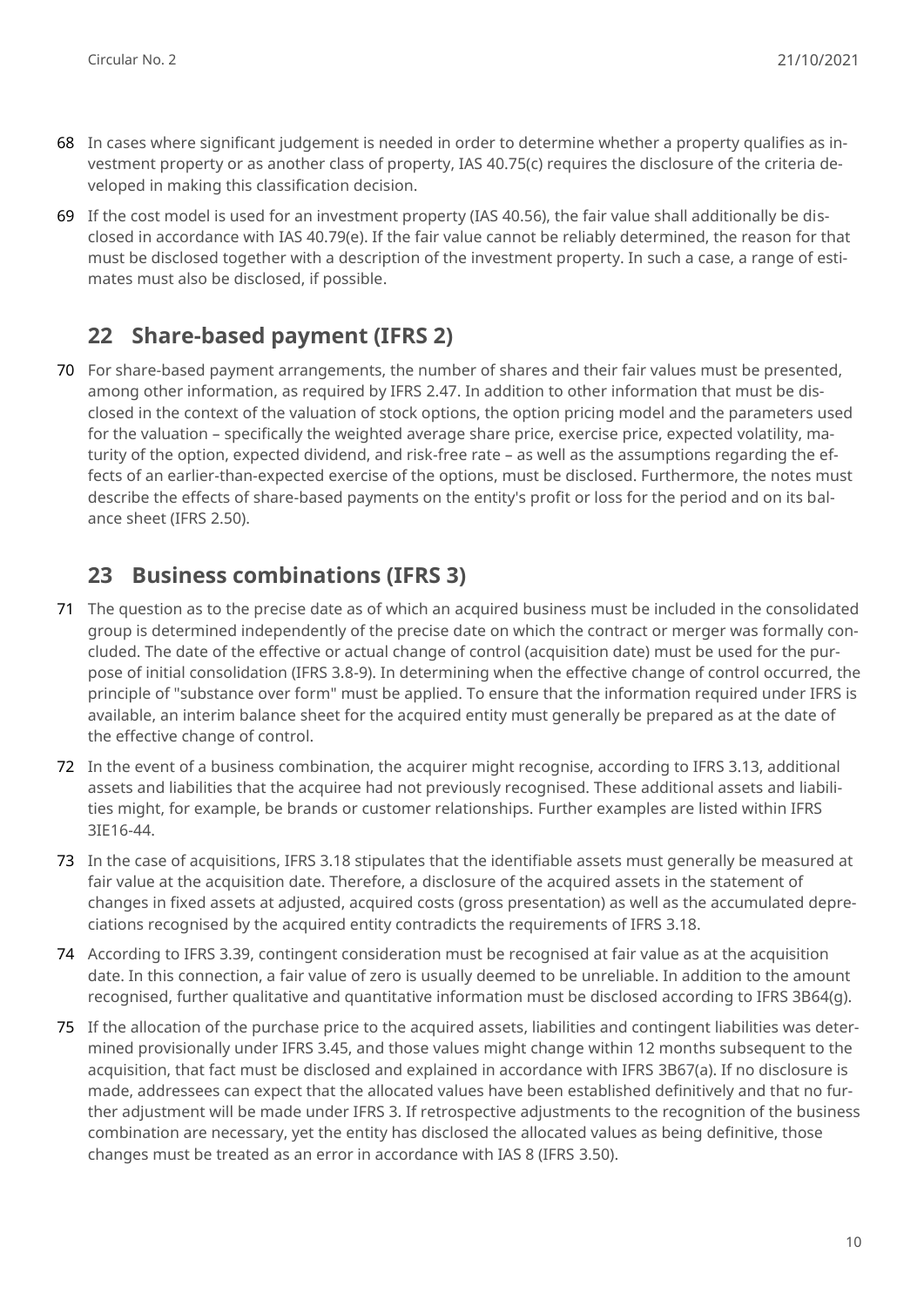76 To enable addressees to assess the business combinations, particularly the date of acquisition, the purchase price together with a description of the individual price components, and the profit or loss contribution of the acquired entity must be disclosed separately (IFRS 3.59 and IFRS 3B64 ff.). Individually immaterial business combinations may be presented together, but for every material business combination the information must be presented separately (IFRS 3B67). Furthermore, pro forma information on the revenues and profit or loss of each acquired entity must be disclosed for the reporting period as though the entity had been acquired at the beginning of that period (IFRS 3B64(q)).

## **24 Insurance contracts (IFRS 4)**

- 77 IFRS 4 does not provide specific measurement requirements for insurance contracts, but allows using existing accounting policies (IFRS 4.25). The corresponding accounting policies must therefore be explained in detail in the notes, or express reference must be made to other financial reporting standards, which are developed on a similar conceptual basis (e.g. US GAAP).
- 78 IFRS 4.39(c)(iii) requires the disclosure of a comparison of the actual losses with previous estimates. This information is generally disclosed in the form of a so-called loss triangle. The claims development can be influenced by acquisitions or divestments of subsidiaries or portfolios. It is therefore advisable to disclose or describe the effect of acquisitions and divestments separately for the first year after the transaction.

## **25 Non-current assets held for sale and discontinued operations (IFRS 5)**

- 79 Under IFRS 5.6, non-current assets must be classified as held for sale if their carrying amount will be recovered principally through a sale transaction rather than through continuing use. A dilution of a financial interest triggered by a capital increase by a third party or by a partial sale of an investment is only considered to be a sale transaction if control is lost (IFRS 5.8A). Furthermore, the sale must be considered as "highly probable", and generally take place within 12 months (IFRS 5.8). The period required to complete the sale may be extended only if the reasons for the extension are beyond the entity's control (IFRS 5.9). Impairment indicators must be evaluated in particular if the sale is delayed.
- 80 Immediately before classification as discontinued operations or as a non-current asset held for sale, the carrying amounts of the asset or all the assets and liabilities in the group shall be measured in accordance with the applicable IFRS (IFRS 5.18). If the definition of a discontinued operation is not met, any gain or loss should be included in profit or loss from continuing operations (IFRS 5.37).
- 81 Results and cash flows from a disposal group may be presented as discontinued operations only if the disposal group to be abandoned meets the criteria of IFRS 5.32 at that time. Pursuant to IFRS 5.35(a), purchase price adjustments in subsequent periods (e.g. from the change to earn-out values) are part of the result from discontinued operations. Changes in the use of assets which result, for example, from a change in business activities or from restructuring do not normally fulfil the criteria for abandonment under IFRS 5.13.
- 82 According to IFRS 5.38, non-current assets classified as held for sale shall be presented separately from the other current assets. However, they must be shown as current assets and not outside of the general classification between current and non-current assets (see IFRS 5IG12).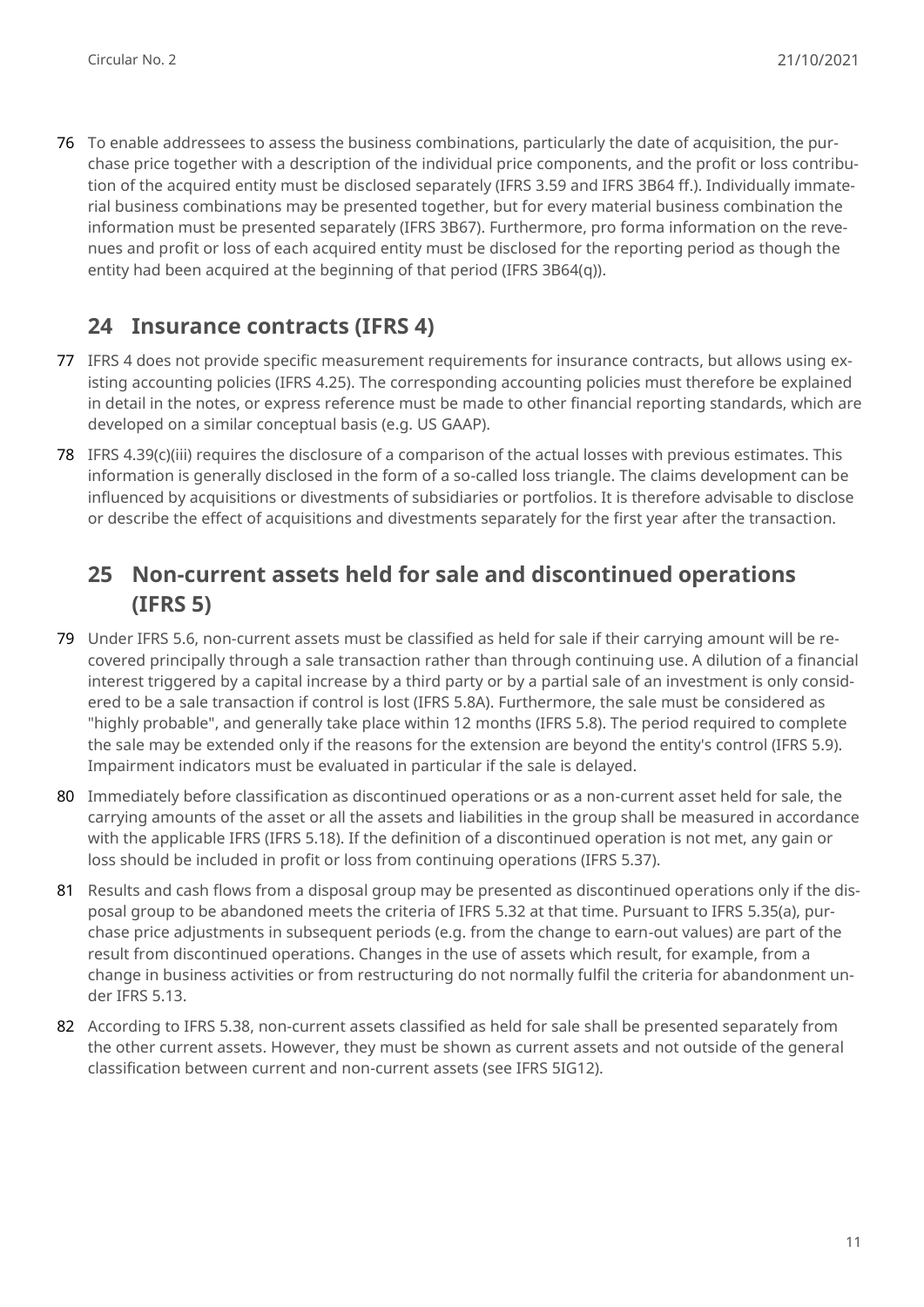## **26 Financial instruments: disclosures (IFRS 7)**

- 83 Financial instruments are to be analysed with regard to their characteristics and subsequently allocated in a comprehensible way to relevant classes (IFRS 7.6). Financial instruments that do not fall within the scope of IFRS 7 are to be excluded from disclosure in accordance with IFRS 7 (e.g. investments in associates or benefits and obligations relating to employee benefits). It is recommended to present the disclosures required by IFRS 7 in tabular form. It must be possible to reconcile this table with the line items in the balance sheet.
- 84 The disclosure on the liquidity risks in accordance with IFRS 7.39 includes a maturity analysis of the financial liabilities which outlines the remaining contractual terms to maturity. This includes the undiscounted contractual cash flows, in accordance with IFRS 7B11D. *Furthermore, within the description of the management of liquidity risks according to IFRS 7.39(c), the entity's committed borrowing facilities or credit lines should be considered, if relevant (IFRS 7B11F(a)).*
- 85 If an entity uses credit risk rating grades in the measurement of expected credit losses, the quantitative disclosures about significant credit risk concentrations, according to IFRS 7.35M, are to be provided.
- 86 IFRS 7.40 requires sensitivity analyses of market risks (currency, interest rate and other price risks) that show how profit or loss and equity might change as the result of changes in the relevant risk variables. In this context, the applied methods and assumptions are to be chosen and disclosed in a manner that enables the addressee to arrive at a realistic assessment of the related risks. Disclosures based on best-case or worst-case scenarios do not fulfil this requirement.
- 87 Translation differences arising from the difference between the reporting currency of the group and the functional currency of the subsidiary must be excluded from the foreign currency sensitivity analysis (IFRS 7B23).

# **27 Operating segments (IFRS 8)**

- 88 Pursuant to IFRS 8.28, a reconciliation of segment profit and loss with the profit and loss of the entity as a whole is required. Material reconciling items such as write-downs on intangible assets or financial items must be presented separately. Furthermore, reconciling items must be presented separately and may not be combined with the disclosures for "all other segments" (IFRS 8.16).
- 89 If the revenue from transactions with a single external customer amounts to at least 10% of the company revenue, IFRS 8.34 requires that this fact be disclosed along with the total revenue of each customer concerned. Furthermore, the identity of the segment(s) reporting this revenue must be disclosed. However, neither the customers' identity nor the amount of revenue per sector with the customers must be declared. There is no competitive harm exemption regarding the disclosures required under IFRS 8 (IFRS 8BC43-45).

## **28 Financial Instruments (IFRS 9)**

90 IFRS 9.5.5.1 requires the recognition of a loss allowance for financial assets based on the expected credit losses (ECL). The measurement of ECL must reflect, inter alia, reasonable and supportable information about future economic conditions (IFRS 9.5.5.17(c)). Therefore, an ECL amounting to zero for financial assets, including trade receivables or contract assets measured according to the simplified approach set forth in IFRS 9.5.5.15, would only in rare cases conceptually be in line with the requirements of IFRS 9.5.5.17(c), as this would imply an assumption about future economic conditions that over the remaining lifetime no defaults would be expected.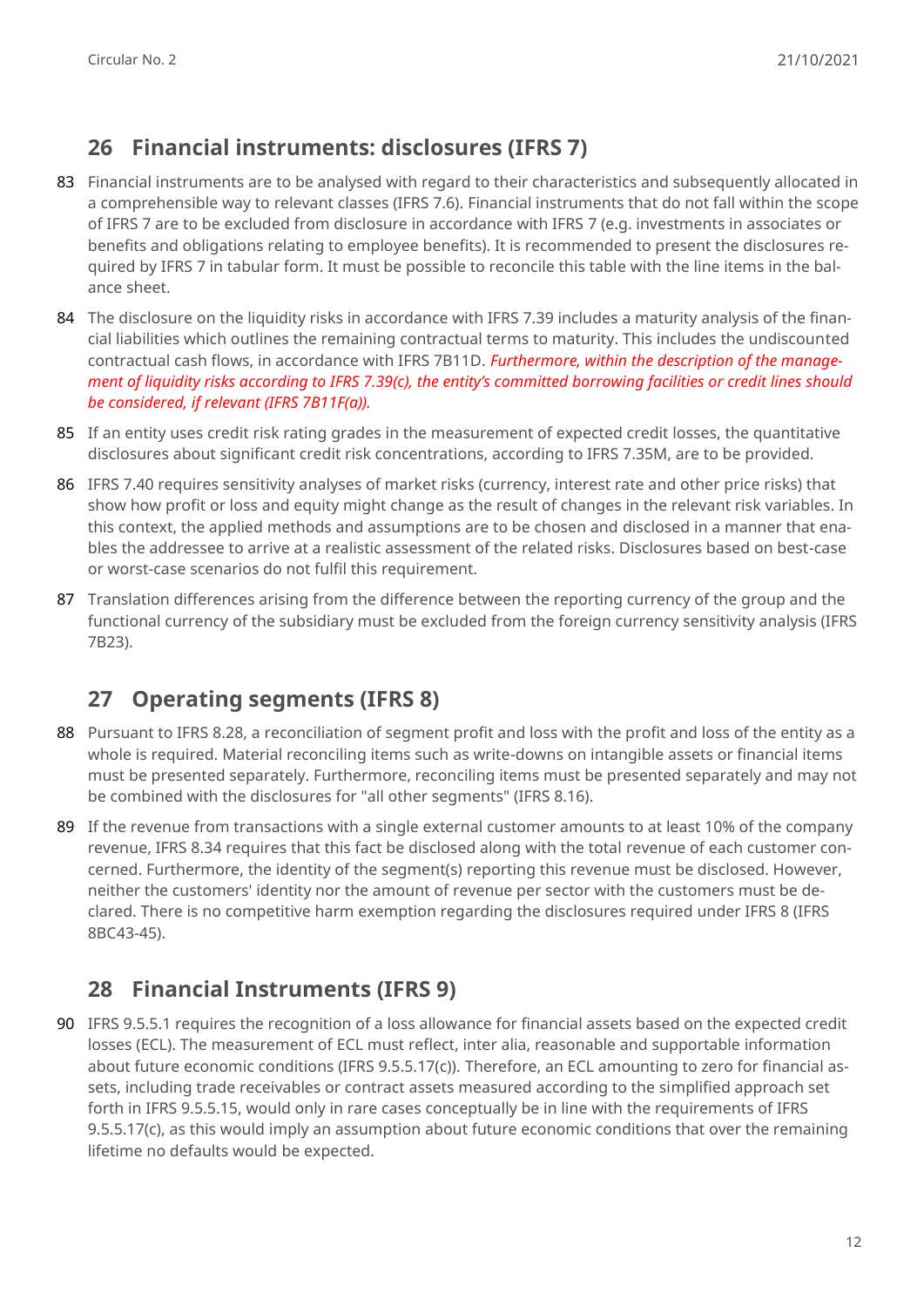91 For a financial asset to qualify for low credit risk exemption according to IFRS 9.5.5.10, the financial asset must fulfil the criteria as required by IFRS 9B5.5.22. It follows that financial assets with an external rating below "investment grade" do not qualify for low credit risk exemption.

#### **29 Consolidated financial statements (IFRS 10)**

92 In general, an investment entity may not consolidate the subsidiaries it controls. Instead, it must measure its holdings at fair value through profit or loss (IFRS 10.31). However, subsidiaries which are solely service entities (and are not investment entities simultaneously) are consolidated (IFRS 10.32).

#### **30 Disclosure of interests in other entities (IFRS 12)**

- 93 IFRS 12.1 sets out the general objective of disclosures about interests in other entities. The purpose of disclosures is to enable users of financial statements to evaluate the nature of interests in other entities and the risks associated with those interests and the effect on the financial position, financial performance and cash flows. If the minimum disclosures required by IFRS 12 are not sufficient to meet the disclosure objective, an entity provides any additional disclosures required to achieve this objective (IFRS 12.3).
- 94 With regard to the consolidated financial statements, the entity must disclose the significant judgements and assumptions, as well as any changes concerning the treatment of equity investments, joint agreements or associates (IFRS 12.7). This applies to situations in which the entity does not have control even though it holds more than half of the voting rights, or controls another entity even though it holds less than half of the voting rights (IFRS 12.9).
- 95 An investment entity must disclose the significant judgements and assumptions made in determining that it holds the status of an investment entity (IFRS 12.9A).
- 96 According to IFRS 12.10(a)(i), information about the composition of the group shall be disclosed. In addition, significant changes to the group structure compared with the previous year must be described (IFRS 12.18 and 19).
- 97 The disclosures about subsidiaries required by IFRS 12.10(a)(ii) shall provide understandable information about the interest of non-controlling interests in the group's activities and cash flows. From a consolidated financial statement perspective, IFRS 12.12 requires various disclosures for each subsidiary with material non-controlling interests. These disclosures also include summarised financial information about subsidiaries (IFRS 12B10), which must also take into account the requirements of IFRS 12.3.
- 98 An entity shall, according to IFRS 12B14(b), provide a reconciliation of the summarised financial information presented to the carrying amount of its interest in the joint venture or associate. This reconciliation thus includes the goodwill related to the joint venture or associate.

#### **31 Fair value measurement (IFRS 13)**

99 The determination of fair value in accordance with IFRS 13.22 must make use of all the assumptions that market participants would use for the fair value measurement. This includes the counterparty default risk, which requires an assessment and appropriate documentation of this risk at the initial as well as subsequent measurements. The underlying assumptions for the valuation methodology (e.g. discount rates, growth rates for the extrapolation of cash flow projections or volatilities in option pricing models) must be described in accordance with IFRS 13.93(d). The quantitative disclosures of the non-observable input parameters for level 3 fair values can also be made using ranges and weighted averages. If such input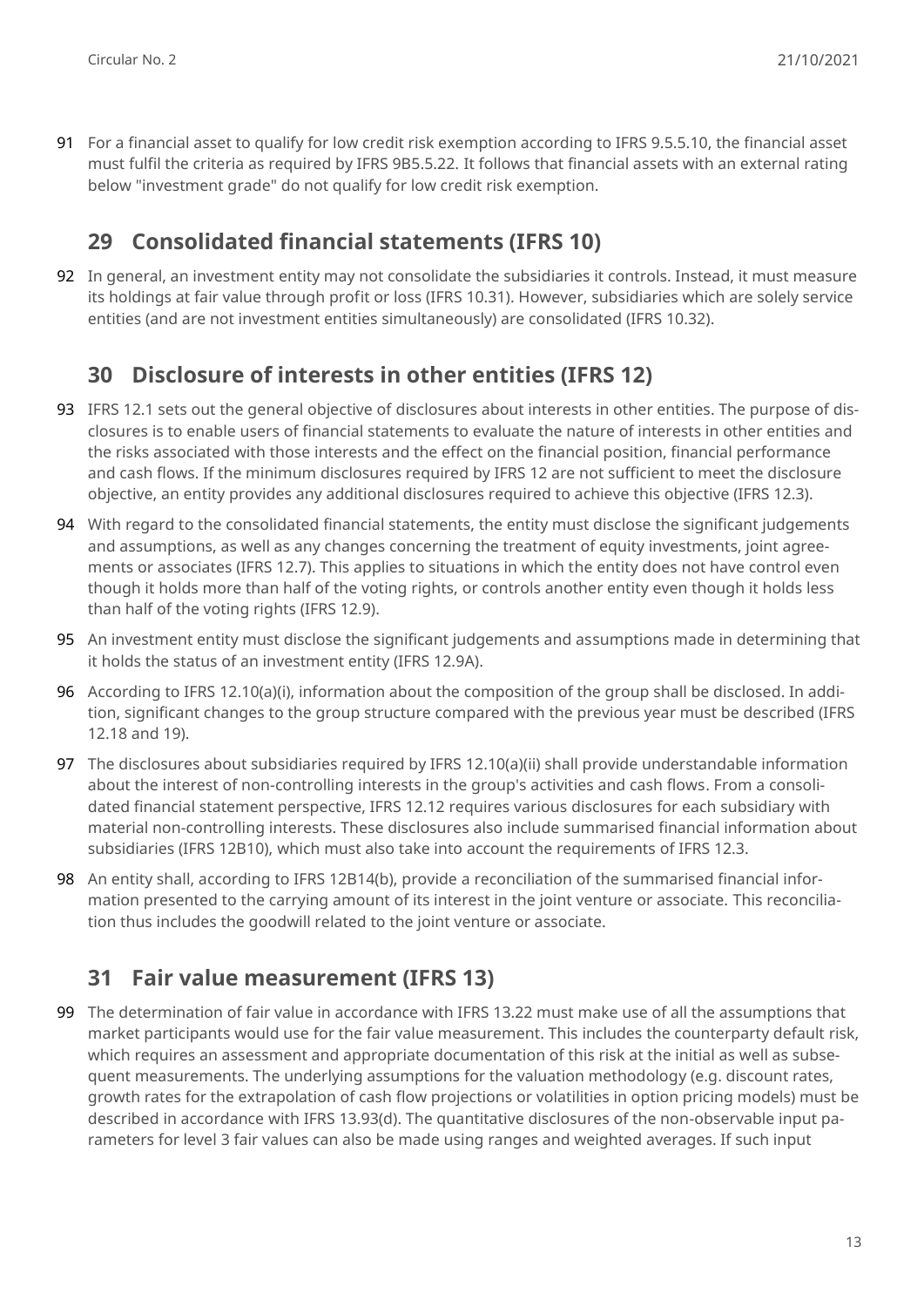parameters have been developed by an external provider, they are normally expected to be available to the entity and thus must be disclosed.

- 100 Where a company determines fair value using a valuation technique, maximum use must be made of observable market inputs. According to IFRS 13.61, the method used must be that which is most appropriate for the particular asset or liability.
- 101 Prices provided by traders, brokers or other services are considered fair values of level 1 only if they are based on current and regularly occurring market transactions between independent third parties (IFRS 13.78). Market transactions in an asset or a liability must therefore occur with sufficient frequency and volume to provide pricing information on an ongoing basis. It is recommended that, for each category of assets and liabilities, the characteristics defining an active market be set out in the accounting policies.
- 102 If there is no active market for identical assets or liabilities, their fair values must not be classified as level 1. For classification as level 2, the material input factors for the valuation of the assets and liabilities must be observable, otherwise they qualify as level 3 (IFRS 13.84).
- 103 For every category of assets and liabilities measured or disclosed at fair value, an entity must provide a classification into one of the three levels of the fair value hierarchy in accordance with IFRS 13.93(b). This also applies to assets and liabilities not measured at fair value, but which are subject to a disclosure requirement (IFRS 13.97). In this connection, the fair values and not the carrying amounts of the assets and liabilities must be classified in accordance with the fair value hierarchy. The disclosures regarding the fair value hierarchy must be provided regardless of whether the entity is exposed to volatility from the changes in fair value, or has transferred this risk to a third party.
- 104 In accordance with IFRS 13.93(h)(ii), a sensitivity analysis based on a possible change of unobservable input parameters must be disclosed for financial instruments which are measured at fair value and categorised as level 3, if such a change would result in a significant change to the fair value. For such, the influences of all contractual specifications (e.g. thresholds, asymmetry in positive/negative changes to the input parameters) must be taken into account.

#### **32 Revenue from contracts with customers (IFRS 15)**

105 If the practical expedient according to IFRS 15.121 is not applied, an entity shall disclose the amount of the transaction price allocated to unsatisfied or partially unsatisfied performance obligations, including an explanation when the recognition of related revenue is expected (IFRS 15.120).

#### **33 Swiss GAAP FER**

106 The following references to Swiss GAAP FER are based on the 2014/15 version of the Accounting and Reporting recommendations. Those shown in red italic script have been updated and relate to findings identified by SIX Exchange Regulation with regard to the review of annual and semi-annual financial statements completed last year.

#### **34 Swiss GAAP FER framework**

107 Financial statements according to Swiss GAAP FER are based on the assumption that an organisation continues as a going concern for at least 12 months after the balance sheet date (Swiss GAAP FER framework/9). Significant doubts related to the going concern assumption must be described.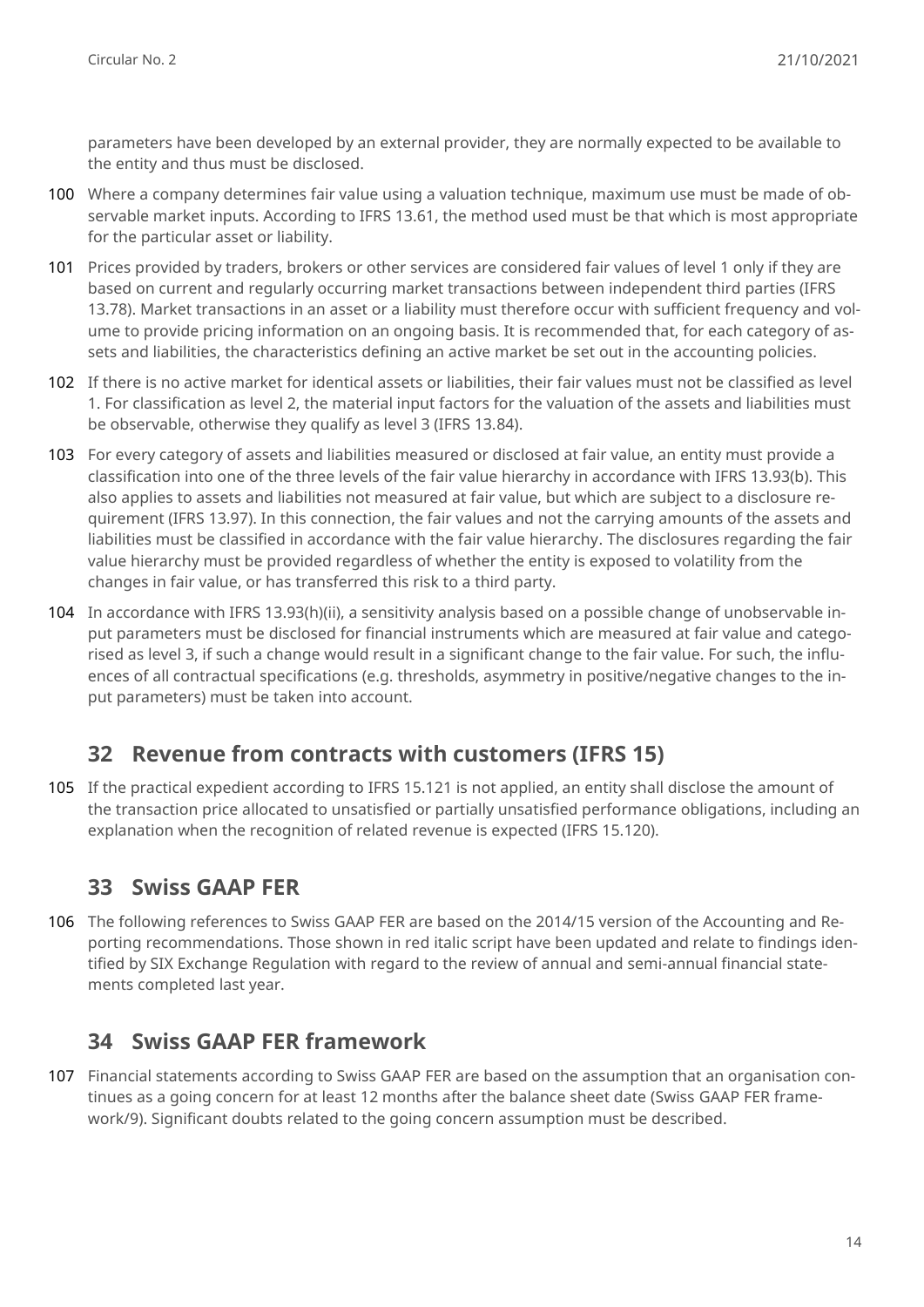108 Explanations in the annual financial statements must be provided in a manner that is understandable by a reasonably informed addressee. Disclosures must therefore be provided in a way that is clear and easy to comprehend. Spreading information on the same matter across several notes is detrimental to understandability (Swiss GAAP FER framework/32) and should be avoided. Furthermore, grouping information in a way that a material amount is assigned to a category named "other" does not fulfil the clarity requirements of Swiss GAAP FER (Swiss GAAP FER framework/33).

## **35 Presentation and format (Swiss GAAP FER 3)**

- 109 Pursuant to Swiss GAAP FER 3/6, an entity may present its income statement according to either the nature of expense method or the function of expense method. If the nature of expense method is used, changes in inventory of finished and unfinished goods, as well as unbilled goods and services, must be presented separately according to Swiss GAAP FER 3/7.
- 110 If the format deviates from the standard (Swiss GAAP FER 3/7 and 3/8), the deviation must be appropriate (Swiss GAAP FER 3/1), e.g. with a differentiated format for real estate entities. The alternative format must also be applied consistently. It is also recommended that any deviations from the standard format be explained in the accounting policies.
- 111 Non-operating and extraordinary expenses and income must be presented separately from the operating result and explained in the notes (Swiss GAAP FER 3/9). Non-operating activities clearly differ from the operating activities of an entity. According to Swiss GAAP FER 3/21, they include expenses and income from non-operating tangible fixed assets (e.g. real estate). For discontinued operations, Swiss GAAP FER 31/4 requires the disclosure of the net sales from goods and services and the operating result. Therefore, the involved operations relate to the operating activities and do not qualify as non-operating even after the announcement of discontinuation.
- 112 Discounts and rebates granted are reductions in net sales and are not considered expense items according to Swiss GAAP FER 3/18.
- 113 In order to qualify as extraordinary, expenses and income in the context of ordinary operations need to arise extremely rarely and must not have been predictable according to Swiss GAAP FER 3/22. These requirements need to be assessed on a case-by-case basis in relation to the reporting entity. For the criterion "extremely rare", the period since the last comparable event can be assessed as an indication of fulfilment of the criterion. The criterion "not predictable" refers factually to the triggering event and not to the time of the booking entry. A low probability of occurrence of the triggering event (e.g. less than 50%) or the fact that an event was not budgeted does not necessarily mean that the event was "not predictable". Furthermore, a decision taken by the entity can qualify as "not predictable" only in rare circumstances, where a recognisable causality between a non-predictable external event and the decision, that causes the extraordinary recognition of expenses/income, exists. It is important that the period between the external event and the decision is not unreasonably long in relation to the nature of the event.

#### **36 Cash flow statement (Swiss GAAP FER 4)**

114 According to Swiss GAAP FER 4/4, the cash fund comprises cash on hand and demand deposits with banks and other financial institutions. The fund also includes cash equivalents, which represent short-term, highly liquid investments that can be converted into cash at any time and which are subject to an insignificant risk of changes in value. For example, WIR balances and vouchers do not meet this definition.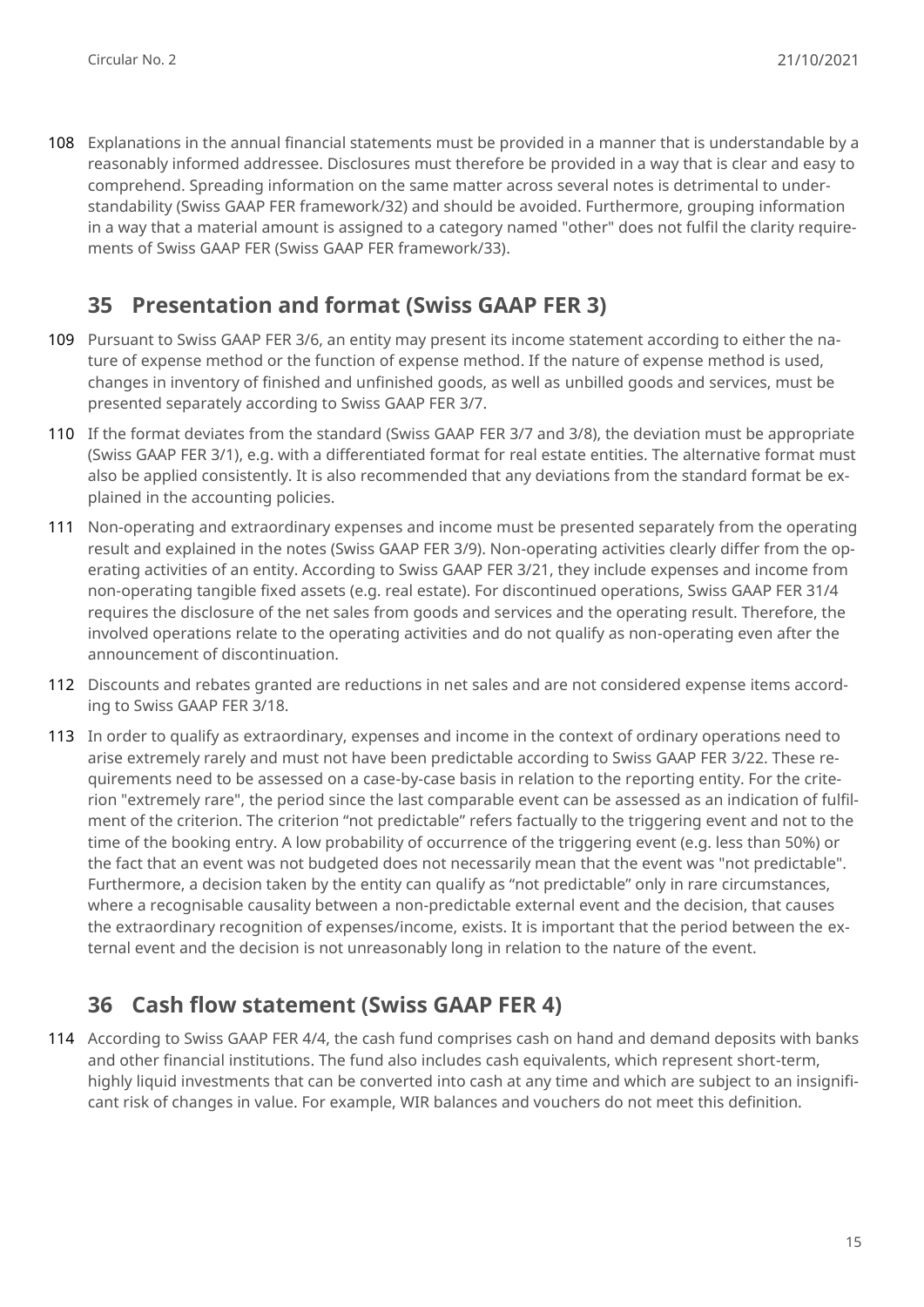115 *If the cash flow from operating activities is determined according to the indirect method, the classification requirements of Swiss GAAP FER 4/10 must be considered.* Cash flows from investing activities comprise, among others, additions and disposals of financial assets (Swiss GAAP FER 4/11). This also includes short-term financial assets, which do not fulfill the definition of cash and cash equivalents.

#### **37 Income taxes (Swiss GAAP FER 11)**

116 Pursuant to Swiss GAAP FER 11/11, the potential deferred income tax assets arising from unused tax loss carryforwards must be disclosed. This disclosure is also required if tax loss carryforwards are not capitalised as deferred income tax assets in accordance with Swiss GAAP FER 11/23.

#### **38 Leases (Swiss GAAP FER 13)**

117 For operating leases that cannot be terminated within one year, at least the total amount of the future lease payments and their maturity pattern must be disclosed (Swiss GAAP FER 13/5 in connection with 13/11).

#### **39 Related party transactions (Swiss GAAP FER 15)**

118 Swiss GAAP FER 15/3 requires that all significant transactions and resulting receivables from or payables to related parties shall be disclosed. Transactions subject to this disclosure requirements include also guarantees granted (Swiss GAAP FER 15/9).

#### **40 Pension benefit obligations (Swiss GAAP FER 16)**

- 119 According to Swiss GAAP FER 16/3b, an organization has to assess whether an economical benefit or obligation exists from a pension obligation. The difference to the respective value of the prior period is recognised as personnel expense in the result of the period. According to Swiss GAAP FER 16/4, only interest income or expense from employer contribution reserves can be allocated to the financial result.
- 120 Swiss GAAP FER 16/5 requires the disclosure of various information on pension obligations in tabular form. It is recommended to use the example included in the appendix to Swiss GAAP FER 16 for this disclosure. When allocating pension institutions into those without surplus/deficit, with surplus and with deficit, the rules and definitions specified in Swiss GAAP FER 16/11 and in the glossary to Swiss GAAP FER 16 are to be applied. It is also important to ensure that the information on the economical part of the organization, the change in the economical part, the contributions concerning the period and on the pension benefit expenses is complete and plausible. In this respect explanations, for instance in the form of footnotes as illustrated in the example of Swiss GAAP FER 16, may be helpful.

#### **41 Inventories (Swiss GAAP FER 17)**

121 Inventories represent goods held for sale in the ordinary course of business (Swiss GAAP FER 17/1). Therefore, they must be classified as current assets (Swiss GAAP FER 17/7). Development property determined for sale must thus be classified as inventory and valued at the lower of acquisition or production cost and fair value less cost to sell (Swiss GAAP FER 17/3).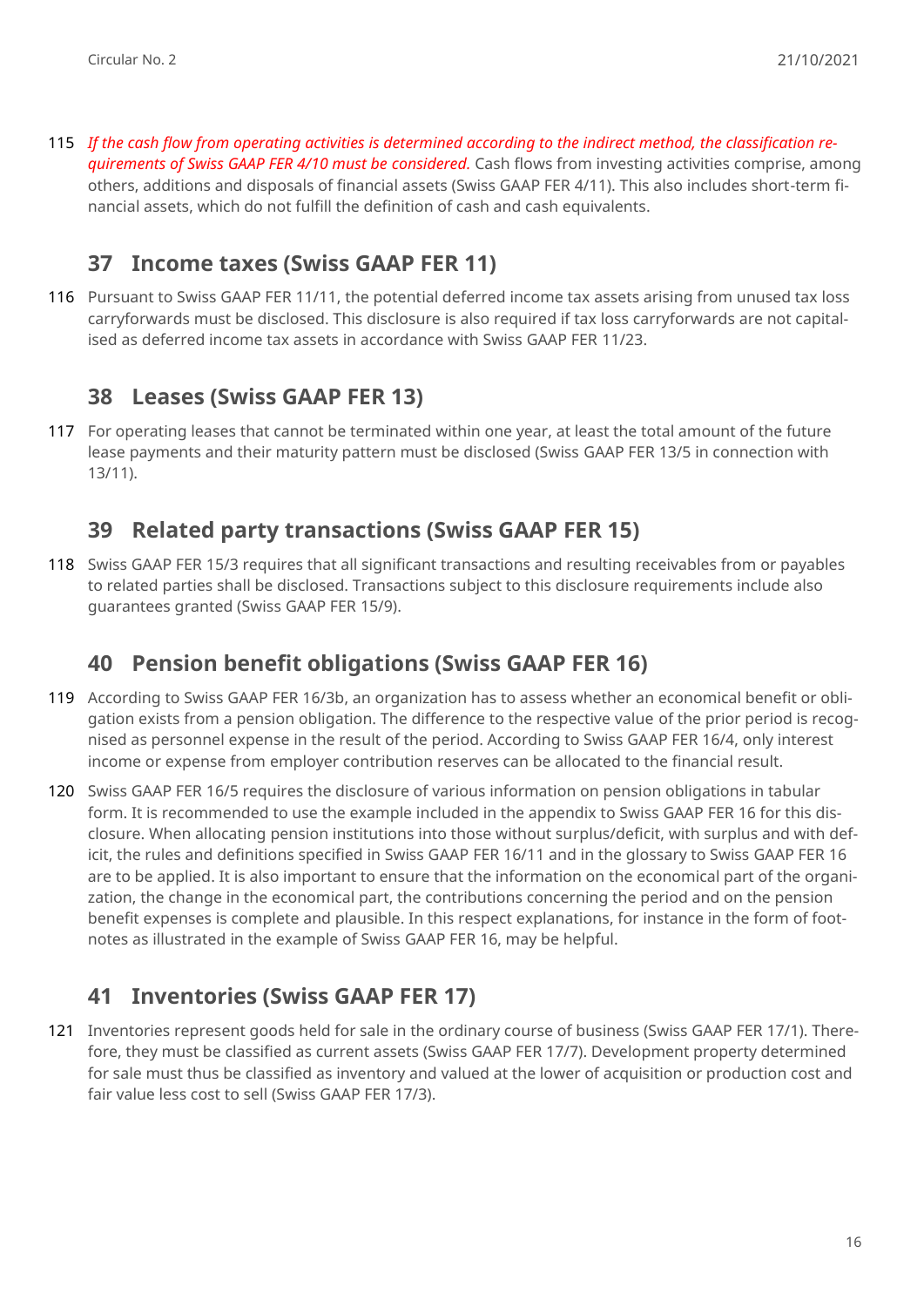- 122 The disclosures of the inventories include the valuation principles and methods applied as well as a breakdown of the of the carrying amount into the most important categories (Swiss GAAP FER 17/6). This breakdown is based on the inventory categories which are relevant for the company's business activities and the relevant industry sector practices (Swiss GAAP FER 17/28).
- 123 In the case of acquisitions, the inventory stocks valued at actual values in the purchase price allocation under Swiss GAAP FER 30/14 represent the acquisition costs of the inventories of the target company in the meaning of Swiss GAAP FER 17/4. As such, these costs are recognised as part of the raw material expenses/changes in inventories of finished and unfinished goods at the time of sale. Write downs of inventories must also be recognised under raw material expenses/changes in inventories of finished and unfinished goods, in accordance with Swiss GAAP FER 17/27.

## **42 Tangible fixed assets (Swiss GAAP FER 18)**

- 124 Tangible fixed assets held exclusively for investment purposes (e.g. rented-out residential buildings) should, subsequent to initial recognition, be measured at their current value or acquisition/production cost less accumulated depreciation (Swiss GAAP FER 18/14). A uniform valuation basis must be applied in all cases (Swiss GAAP FER 2/3). Measuring certain assets at current value and other assets on the basis of their historical cost is not permitted. Should the valuation be made at current value, a valuation method as described in Swiss GAAP FER 18/14 must be used. The valuation must be updated at least once a year.
- 125 The statement of changes in tangible fixed assets is to be disclosed in a table format (Swiss GAAP FER 18/15). Swiss GAAP FER 18/16 also describes the details to be disclosed in the cost, accumulated depreciation and net carrying amount categories respectively.

## **43 Impairment (Swiss GAAP FER 20)**

126 *According to Swiss GAAP FER 20/23, the future cash flows used in the determination of the value in use need to be based on reliable and probable assumptions. If there is a range in the determination of future cash flows, either in terms of amount or timing, the possible alternatives are to be considered according to their probability. These specific requirements for the determination of the value in use take precedence over the principle of prudence as per the framework. Furthermore, the specific risks can be reflected either in the expected future cash flows or in the discount rate.*

#### **44 Long-term contracts (Swiss GAAP FER 22)**

- 127 In connection with long-term contracts, Swiss GAAP FER 22/5 requires that allowances need to be recognised for losses that become apparent. Provisions are only to be recognised when the necessary allowances are higher than the amount capitalised for the respective project.
- 128 According to Swiss GAAP FER 22/7, the principles for recognition, measurement and disclosure of longterm contracts in the financial statements are generally to be applied individually to each long-term contract. A group of contracts should only be treated as a single contract if several contracts are in close connection and therefore they are to be regarded as a single package (Swiss GAAP FER 22/27).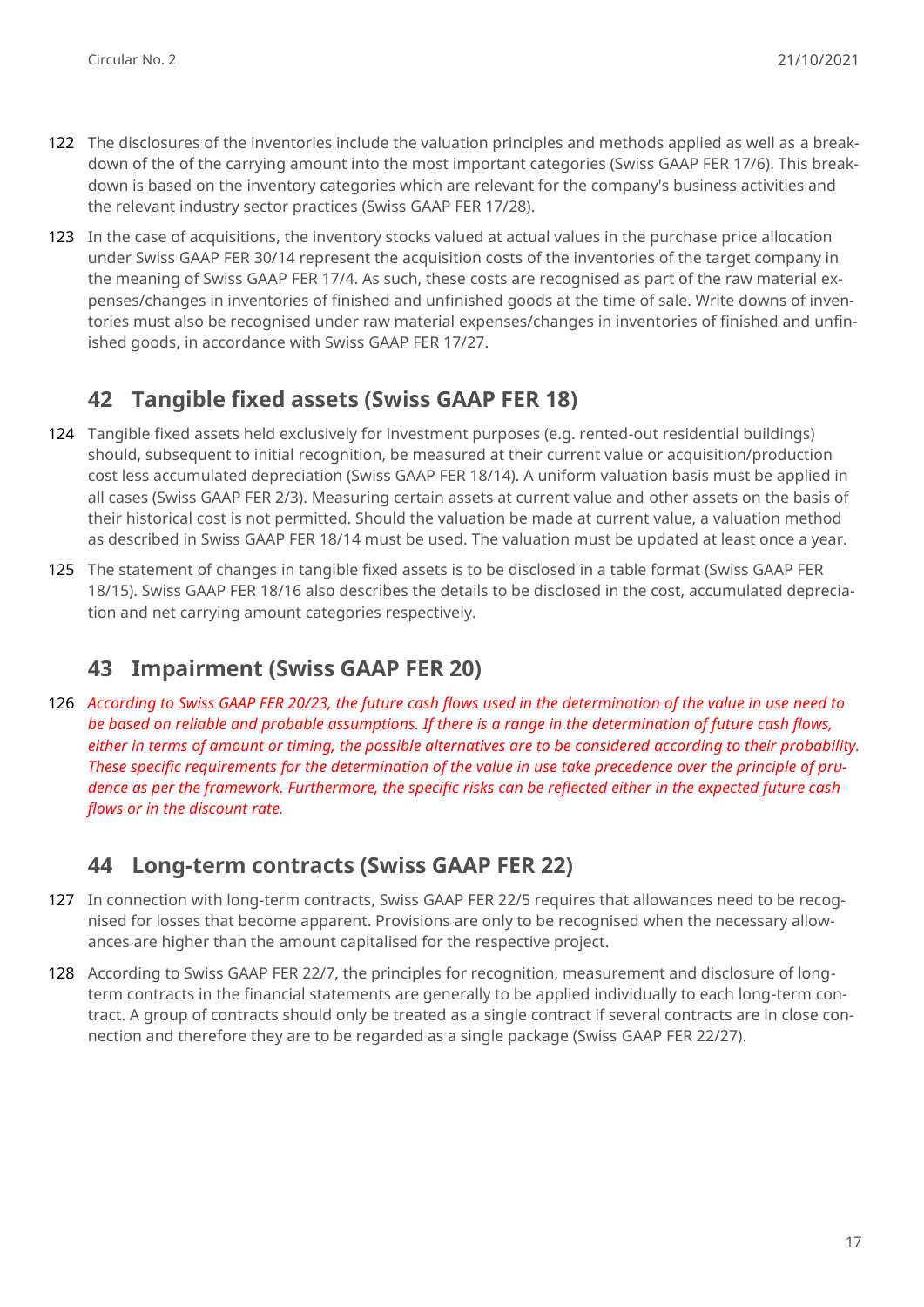## **45 Provisions (Swiss GAAP FER 23)**

- 129 The initial recognition, changes and the reversal of provisions must be recognised in the same area of the income statement (Swiss GAAP FER 23/9). Thus, the initial recognition of a provision within the ordinary result and a subsequent reversal underneath the ordinary result are not permissible.
- 130 Pursuant to Swiss GAAP FER 23/10, other provisions must be disclosed separately. These other provisions must be further broken down if additional material categories (e.g. warranty provisions) exist.
- 131 *A decision by the body responsible for decisions, for example the board of directors, can only cause a factual obligation according to Swiss GAAP FER 23/14 if a legitimate expectation of third parties that the obligation will be fulfilled arises or has already arisen.*

## **46 Equity and transactions with shareholders (Swiss GAAP FER 24)**

132 Minimum disclosure requirements for the changes in equity are described in Swiss GAAP FER 24/7. In this connection, a distinction is made between capital reserves (including share premium) and retained earnings. Furthermore, changes in equity arising from capital increases/reductions must be presented separately for the various components of equity (Swiss GAAP FER 24/28).

# **47 Consolidated financial statements (Swiss GAAP FER 30)**

- 133 *The minority shareholders' share in profit/loss is not an expense or income item, but a share in the consolidated profit/loss. This share is to be presented separately according to Swiss GAAP FER 30/11.*
- 134 Net assets taken over in an acquisition must be valued at actual values (Swiss GAAP FER 30/14). If previously non-capitalised intangible assets are recognised through a purchase price allocation, this accounting treatment must be applied consistently for all future acquisitions (Swiss GAAP FER framework/30).
- 135 Goodwill arising from acquisitions can either be capitalised or offset with equity (Swiss GAAP FER 30/14- 16). As a matter of principle, the method outlined in the accounting policies shall be applied consistently to subsidiaries, joint ventures as well as associates. The application of different methods for subsidiaries, joint ventures and associates must be defined in the notes (Swiss GAAP FER 30/35).
- 136 The effects of a theoretical capitalisation, depreciation and impairment for acquired goodwill offset against equity must be presented in the notes (Swiss GAAP FER 30/16). Therefore, if indications for impairment exist, acquired goodwill offset against equity must be tested for impairment according to the requirements of Swiss GAAP FER 20 and, accordingly, the events and circumstances leading to an impairment must be explained (Swiss GAAP FER 20/20).
- 137 If the proportion of voting rights differs from the shares of capital in the case of an organisation belonging to the scope of consolidation, both the shares of capital and the differing proportion of voting rights must be disclosed according to Swiss GAAP FER 30/35.
- 138 If control of an organization exists despite the presence of less than half of the voting rights according to Swiss GAAP FER 30/47, it is recommended to disclose the reasons for the control in the interest of better understandability. This applies analogically to associated organizations where a significant influence can be assumed (Swiss GAAP FER 30/50).